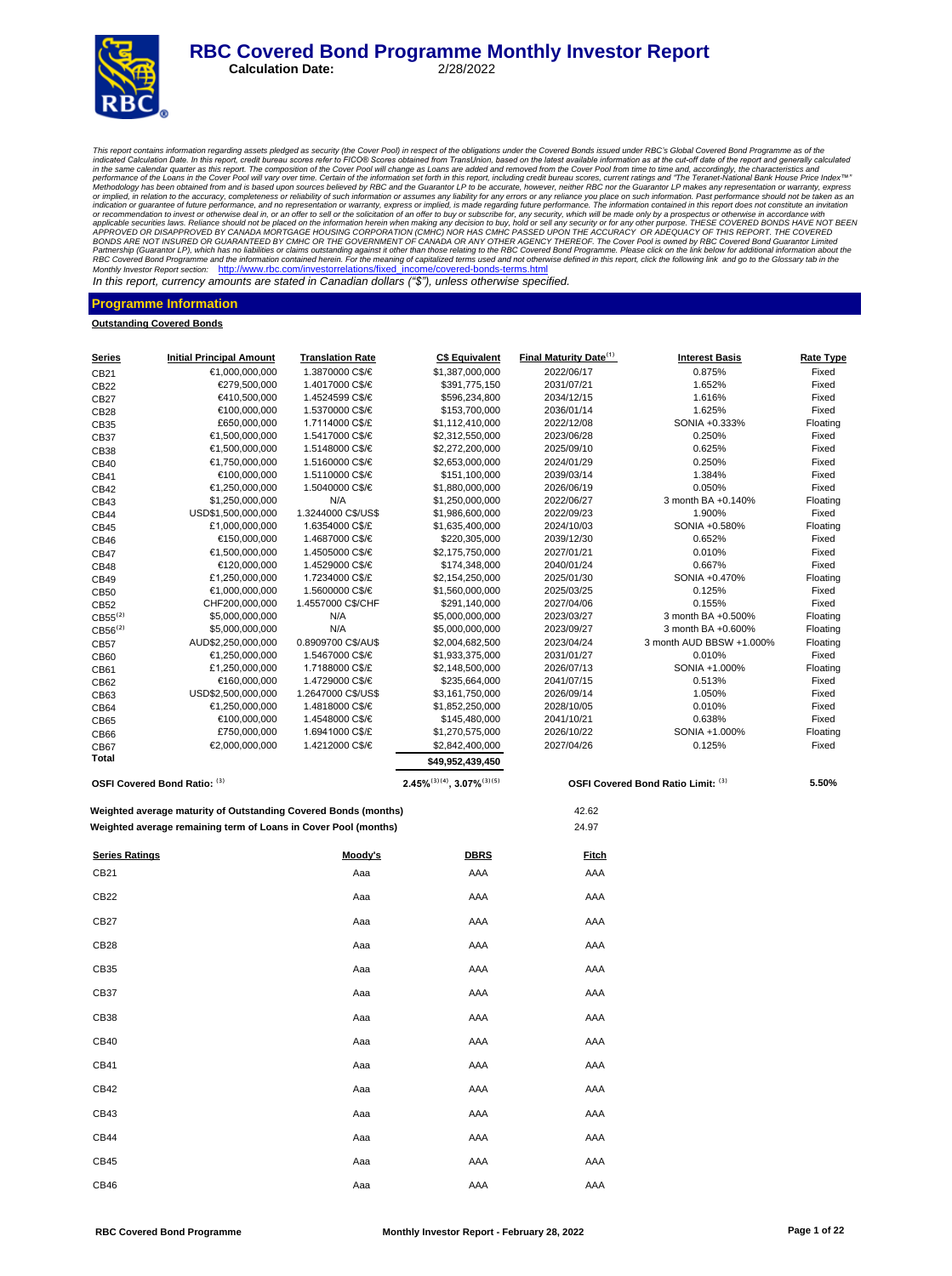#### **RBC Covered Bond Programme Monthly Investor Report**<br>Calculation Date: 2/28/2022 **Calculation Date:**



| - 9  |     |     |     |
|------|-----|-----|-----|
| CB47 | Aaa | AAA | AAA |
| CB48 | Aaa | AAA | AAA |
| CB49 | Aaa | AAA | AAA |
| CB50 | Aaa | AAA | AAA |
| CB52 | Aaa | AAA | AAA |
| CB55 | Aaa | AAA | AAA |
| CB56 | Aaa | AAA | AAA |
| CB57 | Aaa | AAA | AAA |
| CB60 | Aaa | AAA | AAA |
| CB61 | Aaa | AAA | AAA |
| CB62 | Aaa | AAA | AAA |
| CB63 | Aaa | AAA | AAA |
| CB64 | Aaa | AAA | AAA |
| CB65 | Aaa | AAA | AAA |
| CB66 | Aaa | AAA | AAA |
| CB67 | Aaa | AAA | AAA |

<sup>(1)</sup> An Extended Due for Payment Date twelve-months after the Final Maturity Date has been specified in the Final Terms of each Series. The Interest Basis specified in this report in respect of each Series applies<br>until t

<sup>(2)</sup> Issued for purpose of accessing Bank of Canada facilities.

<sup>(3)</sup> On March 27, 2020, OSFI provided temporary relief to allow Canadian federal deposit taking institutions to pledge covered bonds as collateral to the Bank of Canada by providing that assets pledged for covered bords r

Includes assets that relate to covered bonds issued to the market and for the purpose of accessing Bank of Canada facilities.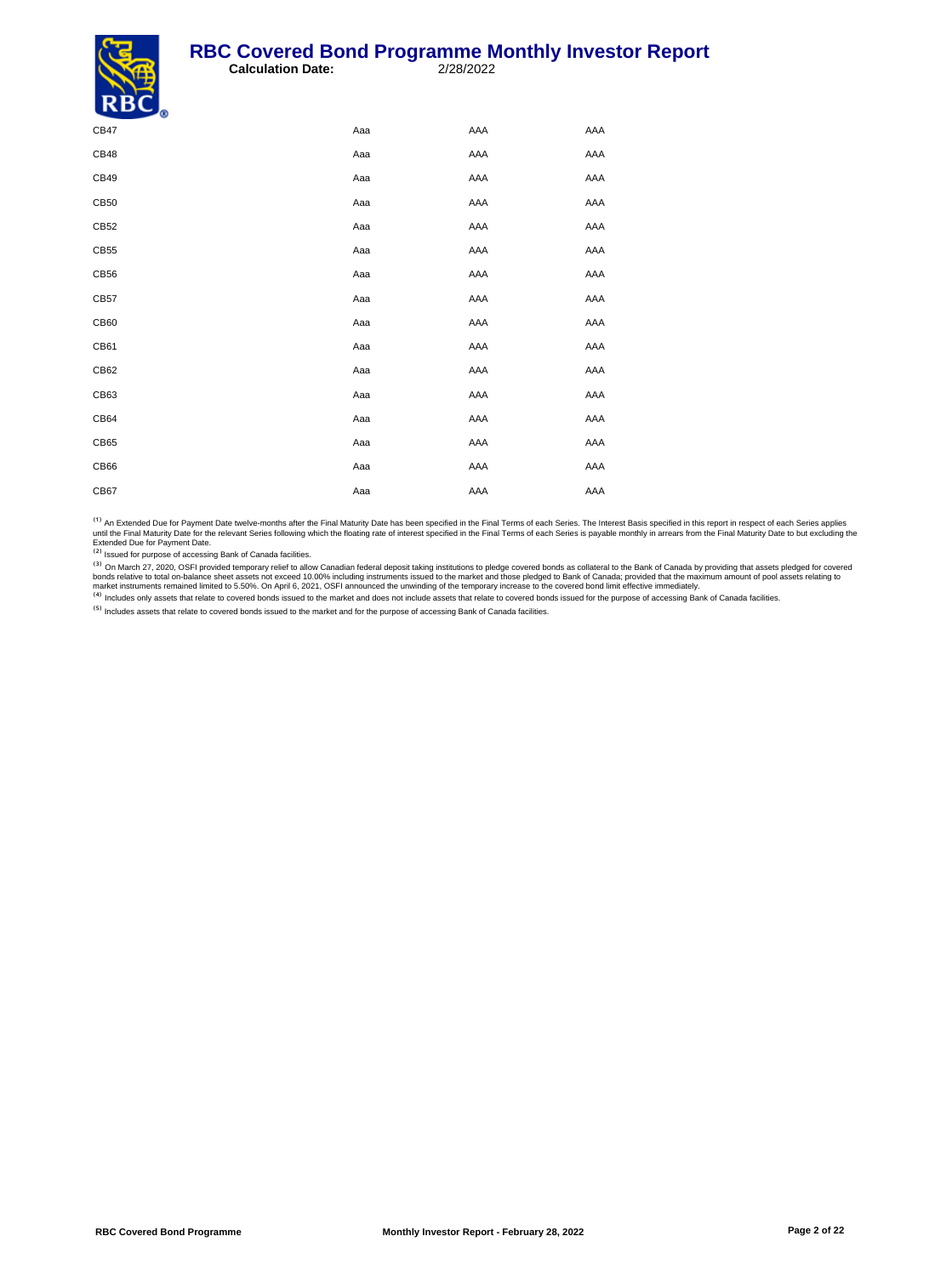**Calculation Date:** 2/28/2022

#### **Supplementary Information**

| Supplementary Information                                                                                                                                                 |                                                        |                                                |                                      |
|---------------------------------------------------------------------------------------------------------------------------------------------------------------------------|--------------------------------------------------------|------------------------------------------------|--------------------------------------|
| Parties to RBC Global Covered Bond Programme                                                                                                                              |                                                        |                                                |                                      |
| lssuer                                                                                                                                                                    | Royal Bank of Canada                                   |                                                |                                      |
| Guarantor entity                                                                                                                                                          |                                                        | RBC Covered Bond Guarantor Limited Partnership |                                      |
| Servicer & Cash Manager                                                                                                                                                   | Royal Bank of Canada                                   |                                                |                                      |
| Swap Providers                                                                                                                                                            | Royal Bank of Canada                                   |                                                |                                      |
| Covered Bond Trustee & Custodian                                                                                                                                          | Computershare Trust Company of Canada                  |                                                |                                      |
| Asset Monitor                                                                                                                                                             | PricewaterhouseCoopers LLP                             |                                                |                                      |
| Account Bank & GDA Provider                                                                                                                                               | Royal Bank of Canada                                   |                                                |                                      |
| Standby Account Bank & GDA Provider                                                                                                                                       | <b>Bank of Montreal</b><br>The Bank of New York Mellon |                                                |                                      |
| Paying Agent <sup>(1)</sup><br><sup>(1)</sup> The Paying Agent in respect of Series CB55 and CB56 is Royal Bank of Canada. The Paying Agent in respect of CB52 is UBS AG. |                                                        |                                                |                                      |
|                                                                                                                                                                           |                                                        |                                                |                                      |
| <u> Royal Bank of Canada's Ratings</u>                                                                                                                                    |                                                        |                                                |                                      |
|                                                                                                                                                                           | <u>Moody's</u>                                         | <b>DBRS</b>                                    | <b>Fitch</b>                         |
| Senior Debt <sup>(1)</sup> / Long-Term Issuer Default Rating (Fitch)                                                                                                      | Aa1                                                    | AA (high)                                      | AA/AA-                               |
| Short-Term Debt / Short-Term Issuer Default Rating (Fitch)                                                                                                                | $P-1$                                                  | $R-1$ (high)                                   | $F1+$                                |
| Deposit Rating ("dr") (Short-Term/Long-Term)                                                                                                                              | P-1 (dr) / Aa1 (dr)                                    | $n/a / AA$ (high)(dr)                          | $F1 + /AA$                           |
| Counterparty Risk Assessment (Short-Term/Long-Term)                                                                                                                       | $P-1$ (cr) / Aa1 (cr)                                  | n/a                                            | n/a                                  |
| Derivative Counterparty Rating (Short-Term/Long-Term)                                                                                                                     | n/a                                                    | n/a                                            | AA (dcr)                             |
| Rating Outlook                                                                                                                                                            | Stable                                                 | Stable                                         | Stable                               |
| <u>Applicable Ratings of Standby Account Bank &amp; Standby GDA Provider</u>                                                                                              |                                                        |                                                |                                      |
| Senior Debt <sup>(2)</sup> / Long-Term Issuer Default Rating (Fitch)                                                                                                      | Moody's<br>Aa2                                         | <b>DBRS</b><br>AA                              | Fitch<br>AA/AA-                      |
|                                                                                                                                                                           |                                                        |                                                |                                      |
| Short-Term Debt / Short-Term Issuer Default Rating (Fitch)                                                                                                                | $P-1$                                                  | $R-1$ (high)                                   | $F1+$                                |
| Deposit Rating (Short-Term/Long-Term)                                                                                                                                     | P-1 (dr) / Aa2 (dr)                                    | $n/a / AA$ (dr)                                | $F1+ / AA$                           |
| <b>Description of Ratings Triggers (3) (4)</b>                                                                                                                            |                                                        |                                                |                                      |
| A. Party Replacement                                                                                                                                                      |                                                        |                                                |                                      |
| If the rating(s) of the Party falls below the level stipulated below, such party is required to be replaced or in the case of the Swap Providers (i) transfer             |                                                        |                                                |                                      |
| credit support and (ii) replace itself or obtain a quarantee for its obligations.                                                                                         |                                                        |                                                |                                      |
| Role (Current Party)                                                                                                                                                      | <u>Moody's</u>                                         | <u>DBRS</u>                                    | <b>Fitch</b>                         |
| Account Bank/GDA Provider (RBC)                                                                                                                                           | P-1 (dr) & A2 (dr)                                     | R-1 (low) & A                                  | F <sub>1</sub> & A <sup>-(5)</sup>   |
| Standby Account Bank/GDA Provider (BMO)                                                                                                                                   | P-1 (dr) & A2 (dr)                                     | R-1 (low) & A                                  | F1 & A- $(5)$                        |
| Cash Manager (RBC)                                                                                                                                                        | $P-2$ (cr)                                             | BBB (low) (long)                               | F <sub>2</sub> & BBB+ <sup>(6)</sup> |
| Servicer (RBC)                                                                                                                                                            | Baa3 (cr)                                              | BBB (low) (long)                               | F <sub>2</sub> & BBB+ <sup>(6)</sup> |
| Interest Rate Swap Provider (RBC)                                                                                                                                         | P-2 (cr) & A3 (cr)                                     | R-2 (middle) & BBB                             | F <sub>2</sub> & BBB+ <sup>(6)</sup> |
| Covered Bond Swap Provider (RBC)                                                                                                                                          | P-2 (cr) & A3 (cr)                                     | R-2 (middle) & BBB                             |                                      |
| <b>B. Specified Rating Related Action</b>                                                                                                                                 |                                                        |                                                | $F2$ & BBB+ <sup>(6)</sup>           |
|                                                                                                                                                                           |                                                        |                                                |                                      |
| i. The following actions are required if the rating of the Cash Manager (RBC) falls below the stipulated rating                                                           |                                                        |                                                |                                      |
| (a) Asset Monitor is required to verify the Cash Manager's calculations of the Asset                                                                                      | Moody's                                                | DBRS<br>n/a                                    | Fitch                                |
| Coverage/Amortization test on each Calculation Date                                                                                                                       | Baa3 (cr)                                              |                                                | BBB (long) <sup>(6)</sup>            |
| (b) Amounts received by the Cash Manager are required to be deposited directly into                                                                                       | $P-1$ (dr)                                             | BBB (low)                                      | F <sub>1</sub> & A <sup>-(5)</sup>   |
| the Transaction Account                                                                                                                                                   |                                                        |                                                |                                      |
| (c) Amounts received by the Servicer are to be deposited directly to the GIC                                                                                              | $P-1$ (dr)                                             | BBB (low)                                      | $F1$ & A- <sup>(5)</sup>             |
| Account and not provided to the Cash Manager                                                                                                                              |                                                        |                                                |                                      |
| ii. The following actions are required if the rating of the Servicer (RBC) falls below the stipulated rating                                                              |                                                        |                                                |                                      |
|                                                                                                                                                                           | Moody's                                                | <b>DBRS</b>                                    | Fitch                                |
| a) Servicer is required to hold amounts received in a separate account and transfer                                                                                       | P-1 (dr)                                               | BBB (low)                                      | $F1$ & A- <sup>(5)</sup>             |
| them to the Cash Manager or GIC Account, as applicable, within 2  business days                                                                                           |                                                        |                                                |                                      |
| iii. The following actions are required if the rating of the Issuer (RBC) falls below the stipulated rating                                                               |                                                        |                                                |                                      |
|                                                                                                                                                                           | Moody's                                                | DBRS                                           | Fitch                                |
| (a) Establishment of the Reserve Fund                                                                                                                                     | $P-1$ (cr)                                             | R-1 (mid) & A (low)                            | $F1$ & A- $(5)$                      |
| iv. The following actions are required if the rating of the Issuer (RBC) falls below the stipulated rating                                                                |                                                        |                                                |                                      |
| (a) Cash flows will be exchanged under the Covered Bond Swap Agreement (to the                                                                                            | Moody's                                                | DBRS                                           | <b>Fitch</b>                         |
| extent not already occurring) except as otherwise provided in the Covered Bond                                                                                            | Baa1 (cr)                                              | BBB (high) (long)                              | BBB+ (dcr)                           |
| Swap Agreement                                                                                                                                                            |                                                        |                                                |                                      |
| v. Each Swap Provider is required to replace itself, transfer credit support or obtain a guarantee of its obligations if the rating of such Swap Provider falls           |                                                        |                                                |                                      |
| below the specified rating                                                                                                                                                |                                                        |                                                |                                      |
|                                                                                                                                                                           | <u>Moody's</u>                                         | DBRS                                           | <b>Fitch</b>                         |
| (a) Interest Rate Swap Provider                                                                                                                                           | P-1 (cr) & A2 (cr)                                     | R-1 (low) & A                                  | $F1$ & A- <sup>(6)</sup>             |
| (b) Covered Bond Swap Provider                                                                                                                                            | P-1 (cr) & A2 (cr)                                     | R-1 (low) & A                                  | $F1 & A-(6)$                         |
| <b>Events of Default &amp; Triggers</b>                                                                                                                                   |                                                        |                                                |                                      |
| Asset Coverage Test (C\$ Equivalent of Outstanding                                                                                                                        |                                                        | <b>Pass</b>                                    |                                      |
| Covered Bonds < Adjusted Aggregate Asset Amount)                                                                                                                          |                                                        |                                                |                                      |
| <b>Issuer Event of Default</b>                                                                                                                                            |                                                        | No                                             |                                      |
| Guarantor LP Event of Default                                                                                                                                             |                                                        | No                                             |                                      |
|                                                                                                                                                                           |                                                        |                                                |                                      |

<sup>(1)</sup> Includes: (a) senior debt issued prior to September 23, 2018; and (b) senior debt issued on or after September 23, 2018 which is excluded from the bank recapitalization "bailin" regime. Senior debt subject to conversion under the bail-in regime is rated A1 by Moody's, AA by DBRS and AA- by Fitch.

<sup>(2)</sup> Includes: (a) senior debt issued prior to September 23, 2018; and (b) senior debt issued on or after September 23, 2018 which is excluded from the bank recapitalization "bail-in" regime. Senior debt subject to conversion under the bail-in regime is rated A2 by Moody 's, AA (low) by DBRS and AA- by Fitch.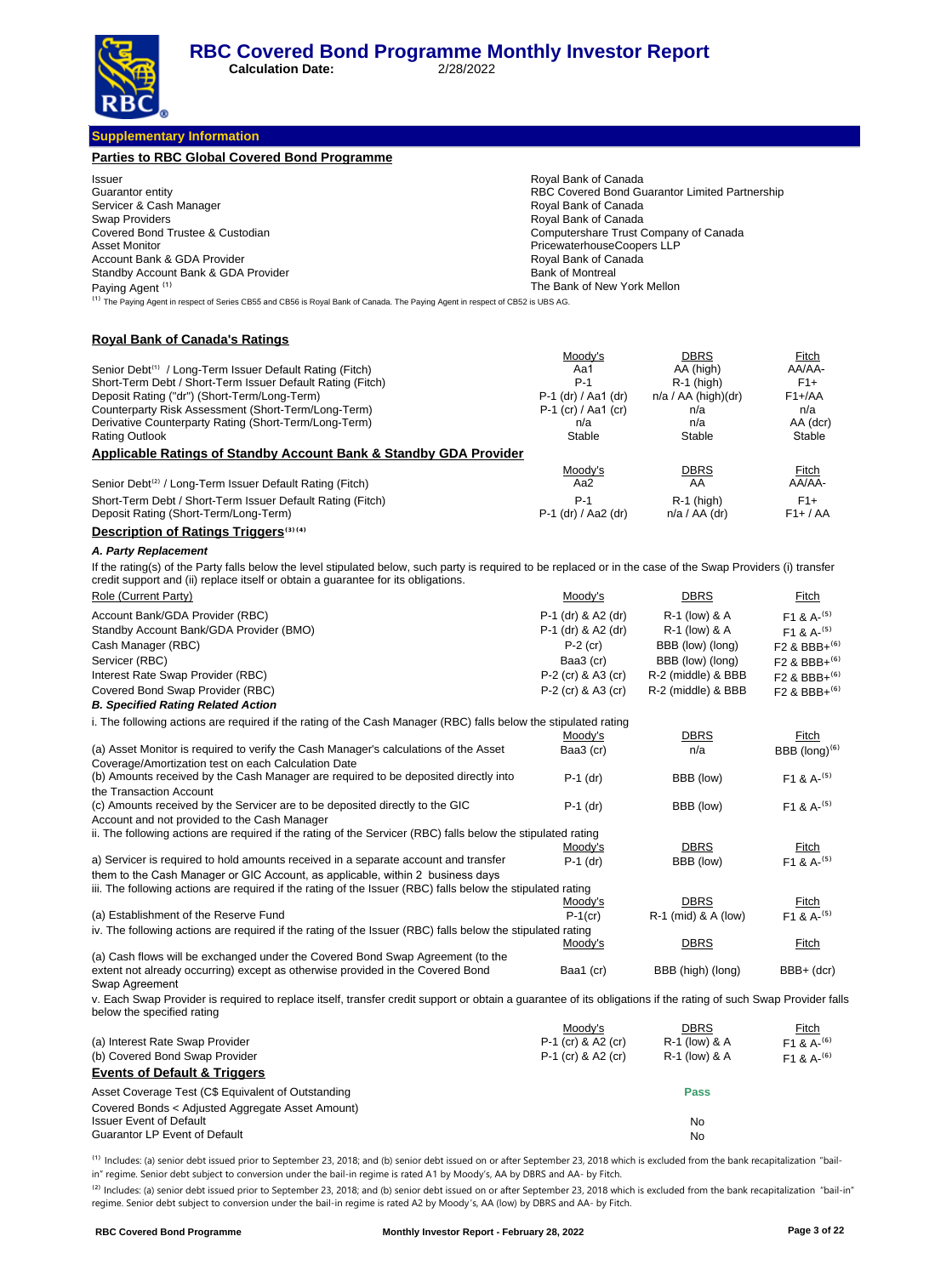#### **RBC Covered Bond Programme Monthly Investor Report**<br>Calculation Date: 2/28/2022 **Calculation Date:**



<sup>(3)</sup> Where one rating or assessment is expressed, unless otherwise specified, such rating or assessment is short-term. Where two ratings or assessments are expressed, the first is short-term and the second is long-term. Unless otherwise specified, ratings or assessments are in respect of Senior Debt (or the Long-Term Issuer Default Rating in the case of Fitch) and Short-Term Debt (or the Short-Term Issuer Default Rating in the case of Fitch). Where two ratings or assessments are listed in respect of a relevant action, the action is required to be taken where the rating or assessment of the relevant party falls below both such ratings or assessments.

<sup>(4)</sup> The discretion of the Guarantor LP to waive a required action upon a Rating Trigger may be limited by the terms of the Transaction Documents.

<sup>(5)</sup> These ratings will be in respect of deposit ratings from Fitch following Fitch having assigned deposit ratings to the relevant party.

<sup>(6)</sup> These ratings will be in respect of Derivative Counterparty Ratings from Fitch and include the (dcr) reference following Fitch having assigned Derivative Counterparty Ratings to the relevant party.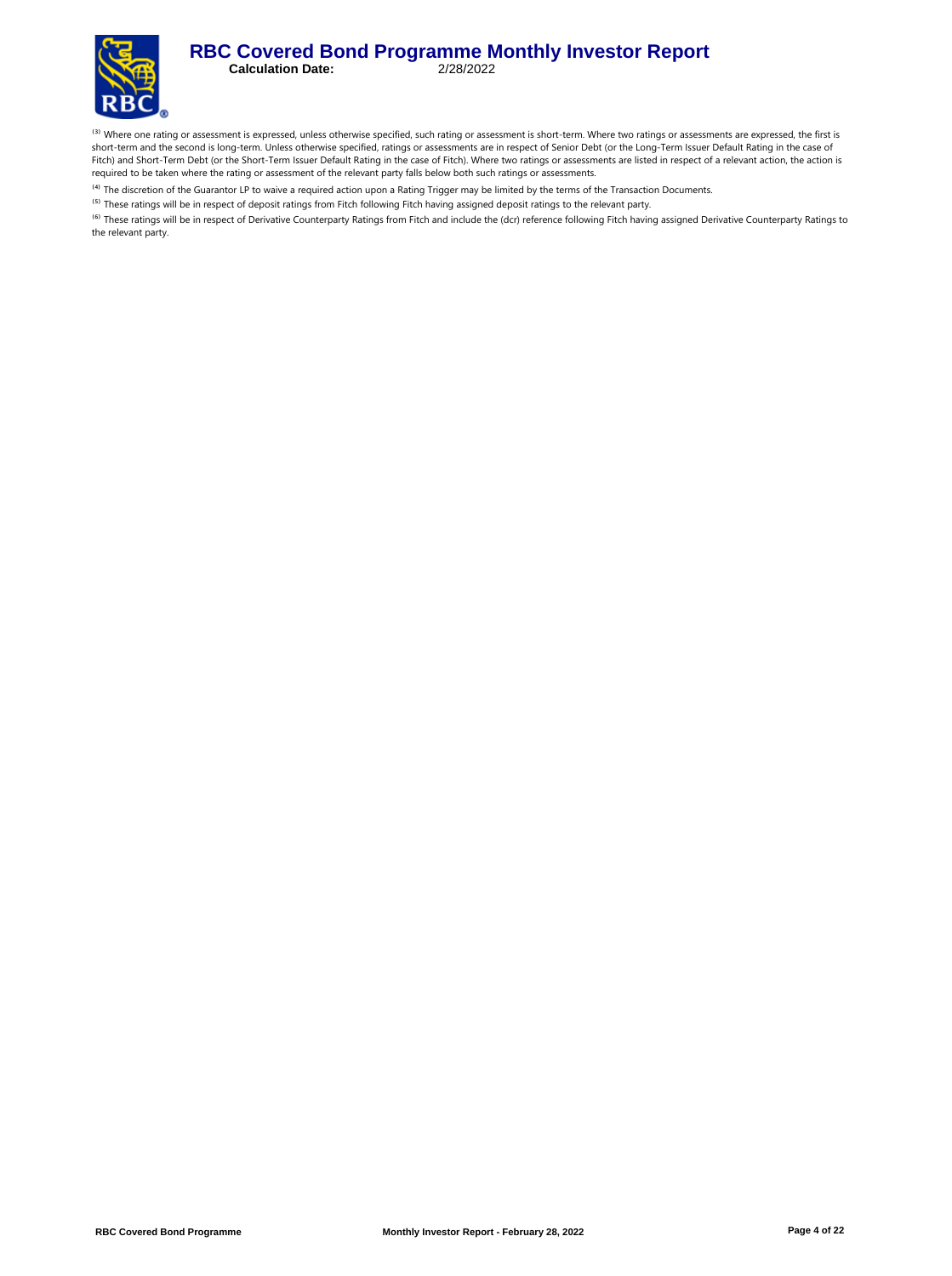**Calculation Date:** 2/28/2022

#### **Asset Coverage Test**

| C\$ Equivalent of Outstanding Covered Bonds                                                                                                                                    | \$49,952,439,450                  |                                                       |                                                          |
|--------------------------------------------------------------------------------------------------------------------------------------------------------------------------------|-----------------------------------|-------------------------------------------------------|----------------------------------------------------------|
| $A =$ lower of (i) LTV Adjusted True Balance, and<br>(ii) Asset Percentage Adjusted True Balance, as adjusted<br>$B =$ Principal Receipts<br>$C = Cash$ Capital Contributions  | \$68,791,754,792                  | A (i)<br>A (ii)<br>Asset Percentage:<br>Maximum Asset | \$73,964,899,134<br>\$68,791,754,792<br>93.00%<br>93.00% |
| $D =$ Substitute Assets<br>$E =$ Reserve Fund balance<br>$F =$ Negative Carry Factor calculation<br><b>Adjusted Aggregate Asset Amount</b><br>$(Total: A + B + C + D + E - F)$ | \$886,969,600<br>\$67,904,785,192 | Percentage:                                           |                                                          |
| <b>Beautiful and AA Middle Commander Control</b>                                                                                                                               |                                   |                                                       |                                                          |

| <b>Regulatory OC Minimum Calculation</b>                              |                  |      |                   |  |  |  |  |
|-----------------------------------------------------------------------|------------------|------|-------------------|--|--|--|--|
| A Lesser of (a) Cover Pool Collateral, and                            | \$53,777,776,294 | A(a) | \$73.944.407.774* |  |  |  |  |
| (b) Cover Pool Collateral required to meet the Asset<br>Coverage Test |                  | A(b) | \$53,777,776,294  |  |  |  |  |
| B (C\$ Equivalent of Outstanding Covered Bonds)                       | \$49,952,439,450 |      |                   |  |  |  |  |
| Level of Overcollateralization (A/B)                                  | 107.66%          |      |                   |  |  |  |  |
| Regulatory OC Minimum                                                 | 103.00%          |      |                   |  |  |  |  |

\*Amount includes Voluntary Overcollateralization and does not include Accrued Interest, Arrears of Interest or any other amount which is due or accrued on the Loans amount which has not been paid or capitalized.

| <b>Valuation Calculation</b>                                                             |                  |                                                                   |       |
|------------------------------------------------------------------------------------------|------------------|-------------------------------------------------------------------|-------|
| <b>Trading Value of Covered Bonds</b>                                                    | \$49,209,099,442 |                                                                   |       |
| A = LTV Adjusted Present Value                                                           | \$73,538,276,893 | Weighted Average Effective Yield<br>of Performing Eligible Loans: | 2.68% |
| $B =$ Principal Receipts                                                                 |                  |                                                                   |       |
| $C = Cash$ Capital Contributions                                                         |                  |                                                                   |       |
| D = Trading Value of Substitute Assets                                                   |                  |                                                                   |       |
| $E =$ Reserve Fund Balance                                                               |                  |                                                                   |       |
| $F =$ Trading Value of Swap Collateral                                                   |                  |                                                                   |       |
| <b>Present Value Adjusted Aggregate Asset Amount</b><br>$(Total: A + B + C + D + E + F)$ | \$73,538,276,893 |                                                                   |       |
|                                                                                          |                  |                                                                   |       |

#### **Intercompany Loan Balance**

| Guarantee Loan | \$54,047,080,345 |
|----------------|------------------|
| Demand Loan    | \$20,190,797,521 |
| Total          | \$74,237,877,865 |

#### **Cover Pool Losses**

| <b>Period End</b> | <b>Write-off Amounts</b> | Loss Percentage (Annualized) |
|-------------------|--------------------------|------------------------------|
| February 28, 2022 | \$430.345                | 0.01%                        |

#### **Cover Pool Flow of Funds**

|                             | 28-Feb-2022                     | 31-Jan-2022            |  |
|-----------------------------|---------------------------------|------------------------|--|
| <b>Cash Inflows</b>         |                                 |                        |  |
| <b>Principal Receipts</b>   | \$1,332,330,851                 | \$1,403,771,409        |  |
| Proceeds for sale of Loans  |                                 |                        |  |
| Draw on Intercompany Loan   |                                 |                        |  |
| <b>Revenue Receipts</b>     | \$160,647,086                   | \$168,752,740          |  |
| Swap receipts               | $$101.094.174$ (1)              | $$108.774.961$ (2)     |  |
| Swap Breakage Fee           |                                 |                        |  |
| <b>Cash Outflows</b>        |                                 |                        |  |
| Swap payment                | $($160,647,086)$ <sup>(1)</sup> | $($168,752,740)$ (2)   |  |
| Intercompany Loan interest  | $($100,891,986)$ <sup>(1)</sup> | $($108,557,411)$ (2)   |  |
| Intercompany Loan principal | $($1,332,330,851)$ (1)          | $($1,403,771,409)$ (2) |  |
| Purchase of Loans           |                                 |                        |  |
| Net inflows/(outflows)      | \$202,188                       | \$217,550              |  |

 $^{(1)}$  Cash settlement to occur on March 17, 2022

<sup>(2)</sup> Cash settlement occurred on February 17, 2022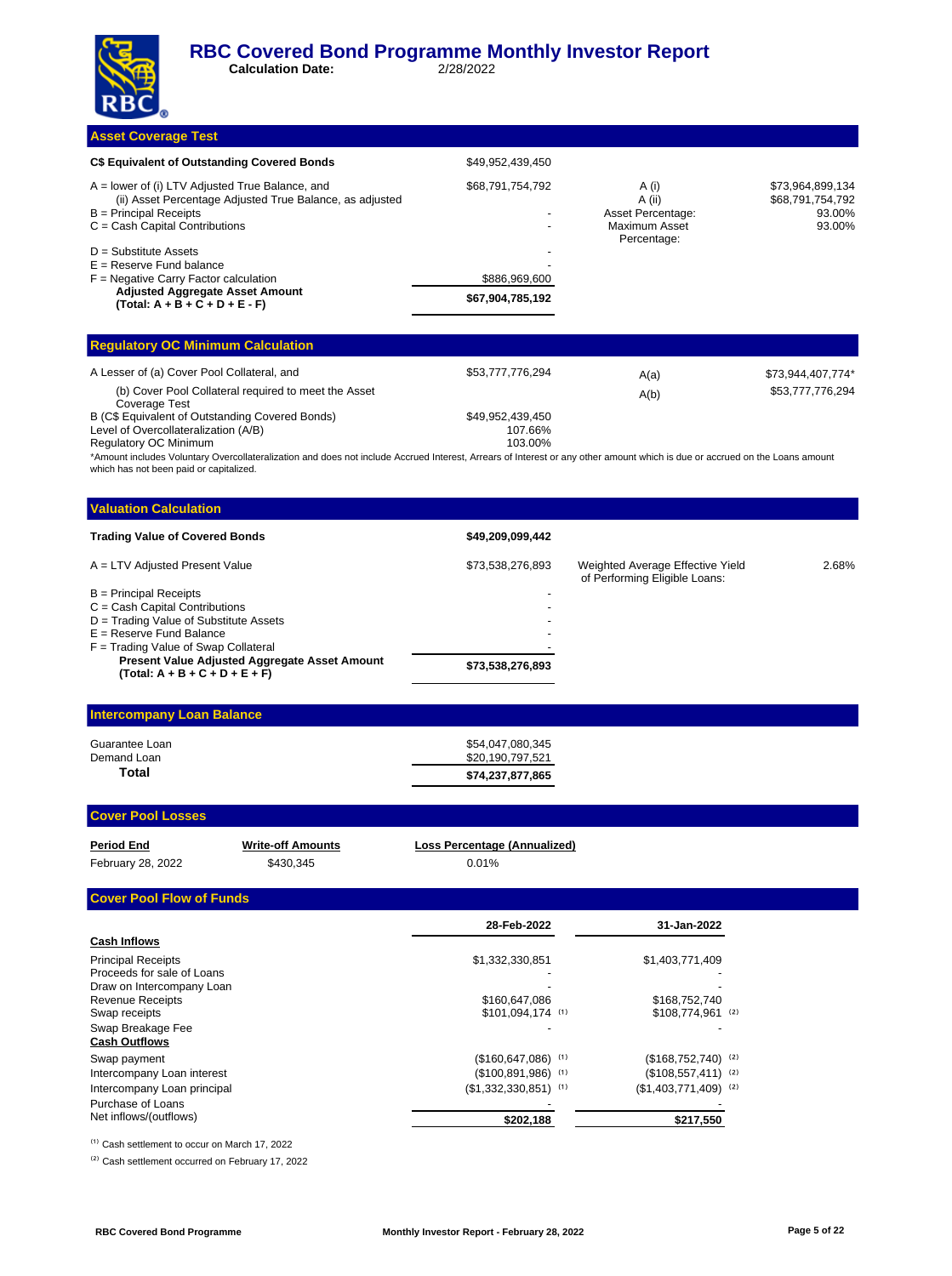**Calculation Date:** 2/28/2022



| 358.637                 |                                               |
|-------------------------|-----------------------------------------------|
| \$206,332               |                                               |
| 0.03%                   |                                               |
| 312.095                 |                                               |
| 294.980                 |                                               |
| Original <sup>(1)</sup> | Indexed <sup>(2)</sup>                        |
| 67.87%                  | 48.01%                                        |
| 58.66%                  | 41.85%                                        |
| 71.01%                  |                                               |
| 2.56%                   |                                               |
| 30.54                   |                                               |
| 55.94                   |                                               |
|                         |                                               |
|                         | \$75,331,199,139<br>\$73.998.437.943<br>24.97 |

(1) Value as most recently determined or assessed in accordance with the underwriting policies (whether upon origination or renewal of the Eligible Loan or subsequently thereto).

<sup>(2)</sup> Value as determined by adjusting, not less than quarterly, the Original Market Value for each Property subject to the Related Security in respect of a Loan utilizing the Housing<br>Price Index Methodology for subsequent

Disclaimer: Due to rounding, numbers presented in the following distribution tables may not add up precisely to the totals provided and percentages may not precisely reflect the absolute figures.

| <b>Cover Pool Delinguency Distribution</b> |                        |            |                          |            |
|--------------------------------------------|------------------------|------------|--------------------------|------------|
| <b>Aging Summary</b>                       | <b>Number of Loans</b> | Percentage | <b>Principal Balance</b> | Percentage |
| Current and less than 30 days past due     | 358.104                | 99.85      | \$73.888.148.903         | 99.85      |
| 30 to 59 days past due                     | 153                    | 0.04       | \$38.689.313             | 0.05       |
| 60 to 89 days past due                     | 77                     | 0.02       | \$17.569.558             | 0.02       |
| 90 or more days past due                   | 303                    | 0.08       | \$54,030,169             | 0.07       |
| Total                                      | 358,637                | 100.00     | \$73,998,437,943         | 100.00     |
|                                            |                        |            |                          |            |

| <b>OUVEL LOUI LIBYING DISTINGUIU</b> |                        |            |                          |            |
|--------------------------------------|------------------------|------------|--------------------------|------------|
| <b>Province</b>                      | <b>Number of Loans</b> | Percentage | <b>Principal Balance</b> | Percentage |
| Alberta                              | 41.426                 | 11.55      | \$7,833,472,527          | 10.59      |
| <b>British Columbia</b>              | 64.790                 | 18.07      | \$16,190,248,773         | 21.88      |
| Manitoba                             | 13.418                 | 3.74       | \$1.749.038.264          | 2.36       |
| <b>New Brunswick</b>                 | 6.572                  | 1.83       | \$597.865.718            | 0.81       |
| Newfoundland and Labrador            | 4.729                  | 1.32       | \$640.918.552            | 0.87       |
| Northwest Territories                | 11                     | 0.00       | \$680.945                | 0.00       |
| Nova Scotia                          | 9,848                  | 2.75       | \$1,099,219,310          | 1.49       |
| Nunavut                              |                        | 0.00       | \$34.786                 | 0.00       |
| Ontario                              | 154.866                | 43.18      | \$37,173,985,993         | 50.24      |
| Prince Edward Island                 | 1.258                  | 0.35       | \$137.044.192            | 0.19       |
| Quebec                               | 50.554                 | 14.10      | \$7,033,726,837          | 9.51       |
| Saskatchewan                         | 11.098                 | 3.09       | \$1,532,752,752          | 2.07       |
| Yukon                                | 66                     | 0.02       | \$9.449.294              | 0.01       |
| Total                                | 358.637                | 100.00     | \$73,998,437,943         | 100.00     |
|                                      |                        |            |                          |            |

|  | <b>Cover Pool Credit Bureau Score Distribution</b> |  |
|--|----------------------------------------------------|--|
|--|----------------------------------------------------|--|

**Cover Pool Provincial Distribution**

| <b>Credit Bureau Score</b> | <b>Number of Loans</b> | Percentage | <b>Principal Balance</b> | Percentage |
|----------------------------|------------------------|------------|--------------------------|------------|
| Score Unavailable          | 983                    | 0.27       | \$145,804,170            | 0.20       |
| 499 and below              | 298                    | 0.08       | \$54,037,648             | 0.07       |
| $500 - 539$                | 672                    | 0.19       | \$131,560,118            | 0.18       |
| 540 - 559                  | 595                    | 0.17       | \$119.152.294            | 0.16       |
| $560 - 579$                | 766                    | 0.21       | \$162,498,508            | 0.22       |
| 580 - 599                  | 1,091                  | 0.30       | \$241,164,817            | 0.33       |
| $600 - 619$                | 1,834                  | 0.51       | \$402,743,322            | 0.54       |
| $620 - 639$                | 3,189                  | 0.89       | \$722,527,514            | 0.98       |
| 640 - 659                  | 4,935                  | 1.38       | \$1.156.619.888          | 1.56       |
| 660 - 679                  | 7.823                  | 2.18       | \$1,746,118,420          | 2.36       |
| 680 - 699                  | 11.372                 | 3.17       | \$2,599,854,304          | 3.51       |
| 700 - 719                  | 15,440                 | 4.31       | \$3,436,059,265          | 4.64       |
| 720 - 739                  | 18.441                 | 5.14       | \$4,127,247,854          | 5.58       |
| 740 - 759                  | 20,916                 | 5.83       | \$4.654.106.083          | 6.29       |
| 760 - 779                  | 23,830                 | 6.64       | \$5,354,863,706          | 7.24       |
| 780 - 799                  | 28,398                 | 7.92       | \$6,367,968,764          | 8.61       |
| 800 and above              | 218,054                | 60.80      | \$42,576,111,269         | 57.54      |
| Total                      | 358.637                | 100.00     | \$73.998.437.943         | 100.00     |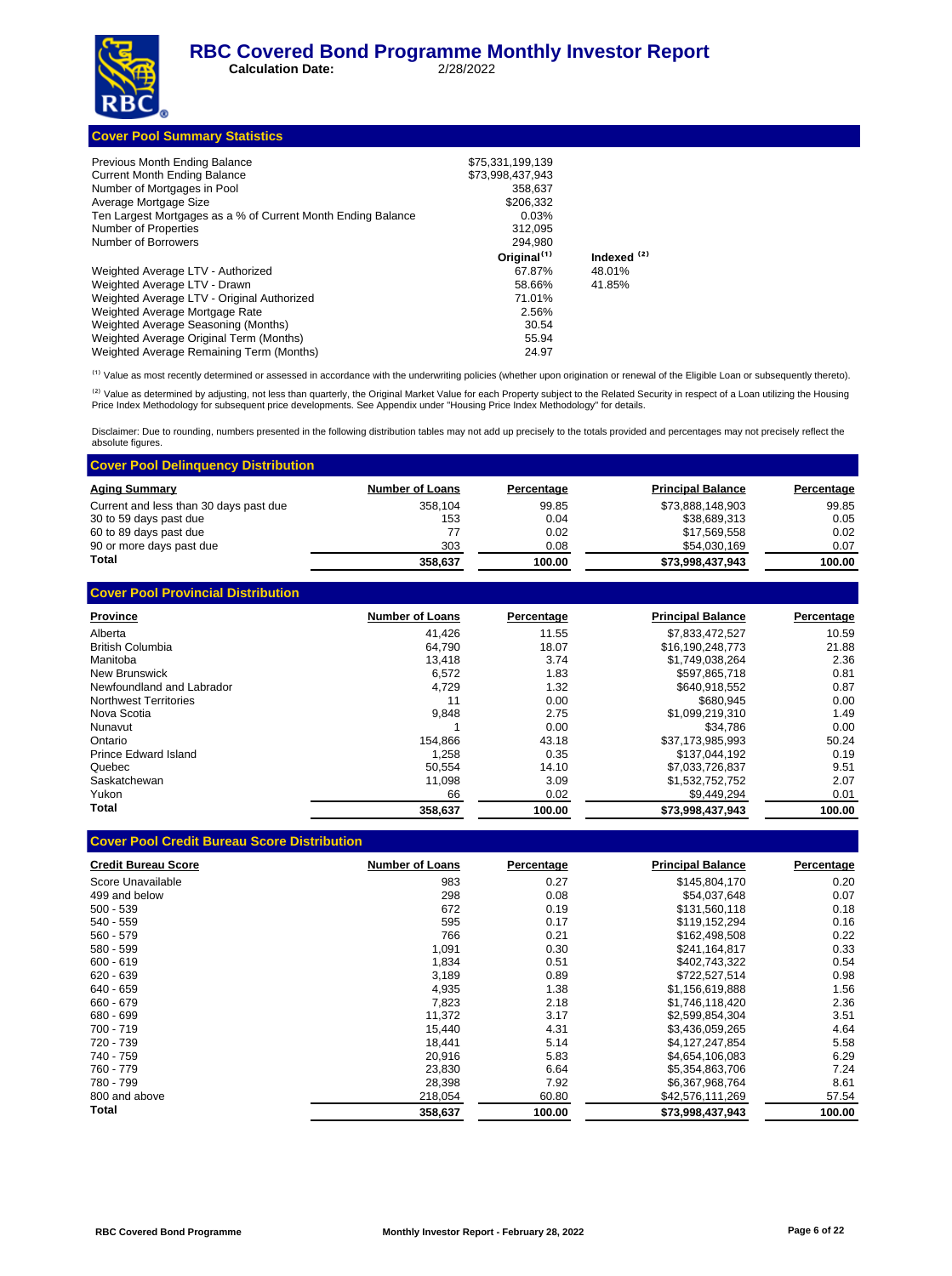

| <b>Cover Pool Rate Type Distribution</b>      |                        |                   |                                 |                   |
|-----------------------------------------------|------------------------|-------------------|---------------------------------|-------------------|
| Rate Type                                     | <b>Number of Loans</b> | <b>Percentage</b> | <b>Principal Balance</b>        | Percentage        |
| Fixed                                         | 287,263                | 80.10             | \$56,922,553,183                | 76.92             |
| Variable<br>Total                             | 71,374                 | 19.90             | \$17,075,884,759                | 23.08             |
|                                               | 358,637                | 100.00            | \$73,998,437,943                | 100.00            |
| <b>Mortgage Asset Type Distribution</b>       |                        |                   |                                 |                   |
| <b>Asset Type</b>                             | <b>Number of Loans</b> | <b>Percentage</b> | <b>Principal Balance</b>        | <b>Percentage</b> |
| <b>Conventional Mortgage</b>                  | 89,392                 | 24.93             | \$24,087,025,218                | 32.55             |
| Homeline Mortgage Segment                     | 269,245                | 75.07             | \$49,911,412,724                | 67.45             |
| Total                                         | 358,637                | 100.00            | \$73,998,437,943                | 100.00            |
| <b>Cover Pool Occupancy Type Distribution</b> |                        |                   |                                 |                   |
| <b>Occupancy Type</b>                         | <b>Number of Loans</b> | <b>Percentage</b> | <b>Principal Balance</b>        | <b>Percentage</b> |
| Owner Occupied                                | 315,435                | 87.95             | \$64,421,982,203                | 87.06             |
| Non-Owner Occupied<br>Total                   | 43,202                 | 12.05             | \$9,576,455,739                 | 12.94             |
|                                               | 358,637                | 100.00            | \$73,998,437,943                | 100.00            |
| <b>Cover Pool Mortgage Rate Distribution</b>  |                        |                   |                                 |                   |
| Mortgage Rate (%)                             | <b>Number of Loans</b> | Percentage        | <b>Principal Balance</b>        | <b>Percentage</b> |
| 1.9999% and below                             | 97.596                 | 27.21             | \$21,531,780,547                | 29.10             |
| 2.0000% - 2.4999%                             | 38,459                 | 10.72             | \$7,288,212,224                 | 9.85              |
| 2.5000% - 2.9999%                             | 125,147                | 34.90             | \$27,025,365,306                | 36.52             |
| 3.0000% - 3.4999%<br>3.5000% - 3.9999%        | 66,082<br>28,550       | 18.43<br>7.96     | \$13,188,611,291                | 17.82<br>6.25     |
| 4.0000% - 4.4999%                             | 920                    | 0.26              | \$4,624,242,561<br>\$92,339,791 | 0.12              |
| 4.5000% - 4.9999%                             | 839                    | 0.23              | \$118,316,399                   | 0.16              |
| 5.0000% - 5.4999%                             | 58                     | 0.02              | \$5,072,955                     | 0.01              |
| 5.5000% - 5.9999%                             | 8                      | 0.00              | \$568,479                       | 0.00              |
| 6.0000% - 6.4999%                             | 0                      | 0.00              | \$0                             | 0.00              |
| 6.5000% - 6.9999%                             | 0                      | 0.00              | \$0                             | 0.00              |
| 7.0000% and above                             | 978                    | 0.27              | \$123,928,390                   | 0.17              |
| Total                                         | 358,637                | 100.00            | \$73,998,437,943                | 100.00            |
| <b>Cover Pool Remaining Term Distribution</b> |                        |                   |                                 |                   |
| <b>Remaining Term (Months)</b>                | Number of Loans        | Percentage        | <b>Principal Balance</b>        | Percentage        |
| Less than 12.00                               | 76,360                 | 21.29             | \$14,847,727,431                | 20.06             |
| 12.00 - 23.99                                 | 113,591                | 31.67             | \$23,614,556,899                | 31.91             |
| 24.00 - 35.99                                 | 88,096                 | 24.56             | \$19,343,699,896                | 26.14             |
| 36.00 - 47.99                                 | 46,394                 | 12.94             | \$8,682,921,894                 | 11.73             |
| 48.00 - 59.99<br>60.00 - 71.99                | 31,591                 | 8.81              | \$6,979,418,505                 | 9.43              |
| 72.00 - 83.99                                 | 2,129<br>267           | 0.59<br>0.07      | \$456,358,332<br>\$38,624,264   | 0.62<br>0.05      |
| 84.00 - 119.99                                | 206                    | 0.06              | \$34,755,358                    | 0.05              |
| 120.00 and above                              | 3                      | 0.00              | \$375,364                       | 0.00              |
| Total                                         | 358,637                | 100.00            | \$73,998,437,943                | 100.00            |
| <b>Cover Pool Loan Seasoning</b>              |                        |                   |                                 |                   |
| <b>Loan Seasoning (Months)</b>                | <b>Number of Loans</b> | Percentage        | <b>Principal Balance</b>        | Percentage        |
| Less than 12.00                               | 48,312                 | 13.47             | \$9.619.164.682                 | 13.00             |
| 12.00 - 23.99                                 | 60,110                 | 16.76             | \$10,794,184,748                | 14.59             |
| 24.00 - 35.99                                 | 118,282                | 32.98             | \$26,701,801,258                | 36.08             |
| 36.00 - 59.99                                 | 130,782                | 36.47             | \$26,728,473,990                | 36.12             |
| 60.00 and above                               | 1,151                  | 0.32              | \$154,813,265                   | 0.21              |
| Total                                         | 358,637                | 100.00            | \$73,998,437,943                | 100.00            |
|                                               |                        |                   |                                 |                   |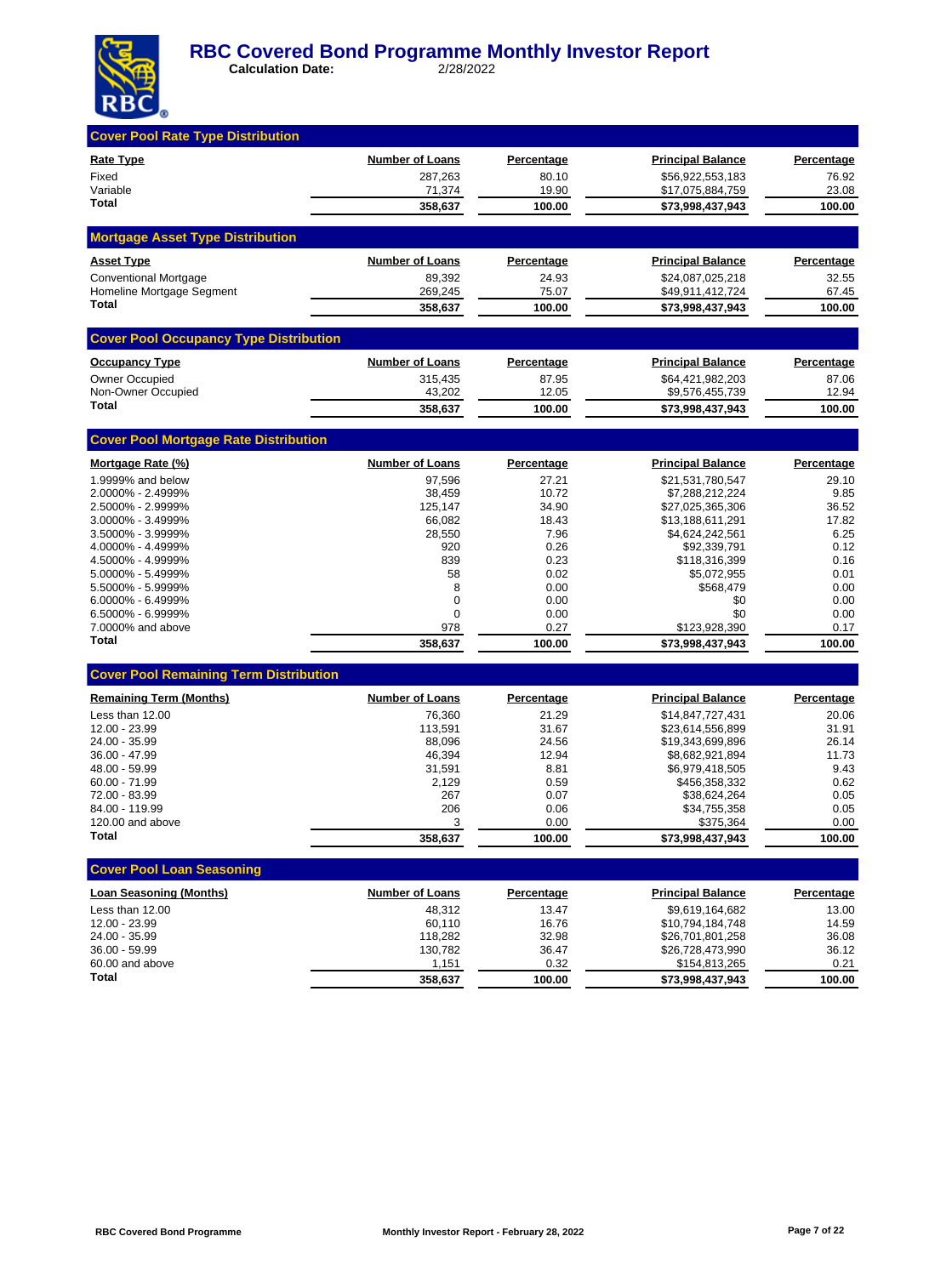

 **Calculation Date:** 2/28/2022

| <b>Range of Remaining Principal Balance</b> | <b>Number of Loans</b> | Percentage | <b>Principal Balance</b> | Percentage |
|---------------------------------------------|------------------------|------------|--------------------------|------------|
| 99,999 and below                            | 116,310                | 32.43      | \$6,066,778,839          | 8.20       |
| 100,000 - 149,999                           | 55,947                 | 15.60      | \$6,970,333,856          | 9.42       |
| 150,000 - 199,999                           | 46,917                 | 13.08      | \$8,167,704,442          | 11.04      |
| 200.000 - 249.999                           | 36,225                 | 10.10      | \$8,110,152,799          | 10.96      |
| 250,000 - 299,999                           | 27,177                 | 7.58       | \$7,432,331,617          | 10.04      |
| 300,000 - 349,999                           | 19,152                 | 5.34       | \$6,197,187,972          | 8.37       |
| 350,000 - 399,999                           | 14,001                 | 3.90       | \$5,230,760,228          | 7.07       |
| 400,000 - 449,999                           | 10,193                 | 2.84       | \$4,320,654,410          | 5.84       |
| 450,000 - 499,999                           | 7,758                  | 2.16       | \$3,674,180,803          | 4.97       |
| 500,000 - 549,999                           | 5,685                  | 1.59       | \$2,977,565,722          | 4.02       |
| 550.000 - 599.999                           | 4,379                  | 1.22       | \$2,509,847,139          | 3.39       |
| 600.000 - 649.999                           | 3,232                  | 0.90       | \$2,016,798,686          | 2.73       |
| 650,000 - 699,999                           | 2,426                  | 0.68       | \$1,634,567,679          | 2.21       |
| 700,000 - 749,999                           | 1,905                  | 0.53       | \$1,378,561,235          | 1.86       |
| 750,000 - 799,999                           | 1,473                  | 0.41       | \$1,138,843,800          | 1.54       |
| 800,000 - 849,999                           | 1,178                  | 0.33       | \$971,446,858            | 1.31       |
| 850,000 - 899,999                           | 977                    | 0.27       | \$853,850,314            | 1.15       |
| 900,000 - 949,999                           | 752                    | 0.21       | \$695,211,726            | 0.94       |
| 950,000 - 999,999                           | 511                    | 0.14       | \$497,464,801            | 0.67       |
| 1,000,000 and above                         | 2,439                  | 0.68       | \$3,154,195,016          | 4.26       |
| Total                                       | 358,637                | 100.00     | \$73,998,437,943         | 100.00     |

| <b>Property Type</b>    | <b>Number of Loans</b> | Percentage | <b>Principal Balance</b> | Percentage |
|-------------------------|------------------------|------------|--------------------------|------------|
| Apartment (Condominium) | 49.200                 | 13.72      | \$9,215,627,398          | 12.45      |
| Detached                | 257.677                | 71.85      | \$53,960,859,308         | 72.92      |
| Duplex                  | 3.933                  | 1.10       | \$551,403,753            | 0.75       |
| Fourplex                | 900                    | 0.25       | \$159.652.198            | 0.22       |
| Other                   | 384                    | 0.11       | \$48.348.356             | 0.07       |
| Row (Townhouse)         | 25.333                 | 7.06       | \$5,542,909,168          | 7.49       |
| Semi-detached           | 20.165                 | 5.62       | \$4.346.888.941          | 5.87       |
| Triplex                 | 1,045                  | 0.29       | \$172,748,821            | 0.23       |
| Total                   | 358.637                | 100.00     | \$73.998.437.943         | 100.00     |

|  | <b>Cover Pool Indexed LTV - Authorized Distribution</b> |
|--|---------------------------------------------------------|
|--|---------------------------------------------------------|

| Indexed LTV (%) | <b>Number of Properties</b> | Percentage | <b>Principal Balance</b> | Percentage |
|-----------------|-----------------------------|------------|--------------------------|------------|
| 20.00 and below | 18,826                      | 6.03       | \$1,752,158,214          | 2.37       |
| $20.01 - 25.00$ | 13.317                      | 4.27       | \$2,122,545,605          | 2.87       |
| 25.01 - 30.00   | 21.087                      | 6.76       | \$3,835,630,120          | 5.18       |
| $30.01 - 35.00$ | 28,283                      | 9.06       | \$5.817.905.674          | 7.86       |
| $35.01 - 40.00$ | 36,499                      | 11.69      | \$7,623,248,561          | 10.30      |
| $40.01 - 45.00$ | 37.650                      | 12.06      | \$8.841.303.110          | 11.95      |
| 45.01 - 50.00   | 36.777                      | 11.78      | \$9,944,877,227          | 13.44      |
| $50.01 - 55.00$ | 32,332                      | 10.36      | \$9.595.480.759          | 12.97      |
| $55.01 - 60.00$ | 32,008                      | 10.26      | \$10.153.078.235         | 13.72      |
| $60.01 - 65.00$ | 29,765                      | 9.54       | \$7.500.149.671          | 10.14      |
| 65.01 - 70.00   | 11,940                      | 3.83       | \$3,243,872,979          | 4.38       |
| $70.01 - 75.00$ | 5,718                       | 1.83       | \$1.456.966.694          | 1.97       |
| 75.01 - 80.00   | 7.578                       | 2.43       | \$2,029,899,788          | 2.74       |
| > 80.00         | 315                         | 0.10       | \$81,321,307             | 0.11       |
| Total           | 312,095                     | 100.00     | \$73,998,437,943         | 100.00     |

# **Cover Pool Indexed LTV - Drawn Distribution**

| Indexed LTV (%) | <b>Number of Loans</b> | Percentage | <b>Principal Balance</b> | Percentage |
|-----------------|------------------------|------------|--------------------------|------------|
| 20.00 and below | 62.212                 | 19.93      | \$6,295,084,565          | 8.51       |
| $20.01 - 25.00$ | 24,808                 | 7.95       | \$4,611,633,434          | 6.23       |
| 25.01 - 30.00   | 28,207                 | 9.04       | \$6,174,135,039          | 8.34       |
| $30.01 - 35.00$ | 30,280                 | 9.70       | \$7.241.325.530          | 9.79       |
| $35.01 - 40.00$ | 30,513                 | 9.78       | \$7.872.610.425          | 10.64      |
| $40.01 - 45.00$ | 30.658                 | 9.82       | \$8.829.696.740          | 11.93      |
| 45.01 - 50.00   | 29,157                 | 9.34       | \$8.839.844.195          | 11.95      |
| $50.01 - 55.00$ | 27,689                 | 8.87       | \$8.791.647.292          | 11.88      |
| $55.01 - 60.00$ | 26,125                 | 8.37       | \$8,592,103,729          | 11.61      |
| $60.01 - 65.00$ | 12,008                 | 3.85       | \$3.701.610.609          | 5.00       |
| 65.01 - 70.00   | 5.777                  | 1.85       | \$1.695.852.798          | 2.29       |
| 70.01 - 75.00   | 3,188                  | 1.02       | \$935,945,424            | 1.26       |
| 75.01 - 80.00   | 1,311                  | 0.42       | \$367.002.045            | 0.50       |
| > 80.00         | 162                    | 0.05       | \$49,946,118             | 0.07       |
| Total           | 312.095                | 100.00     | \$73,998,437,943         | 100.00     |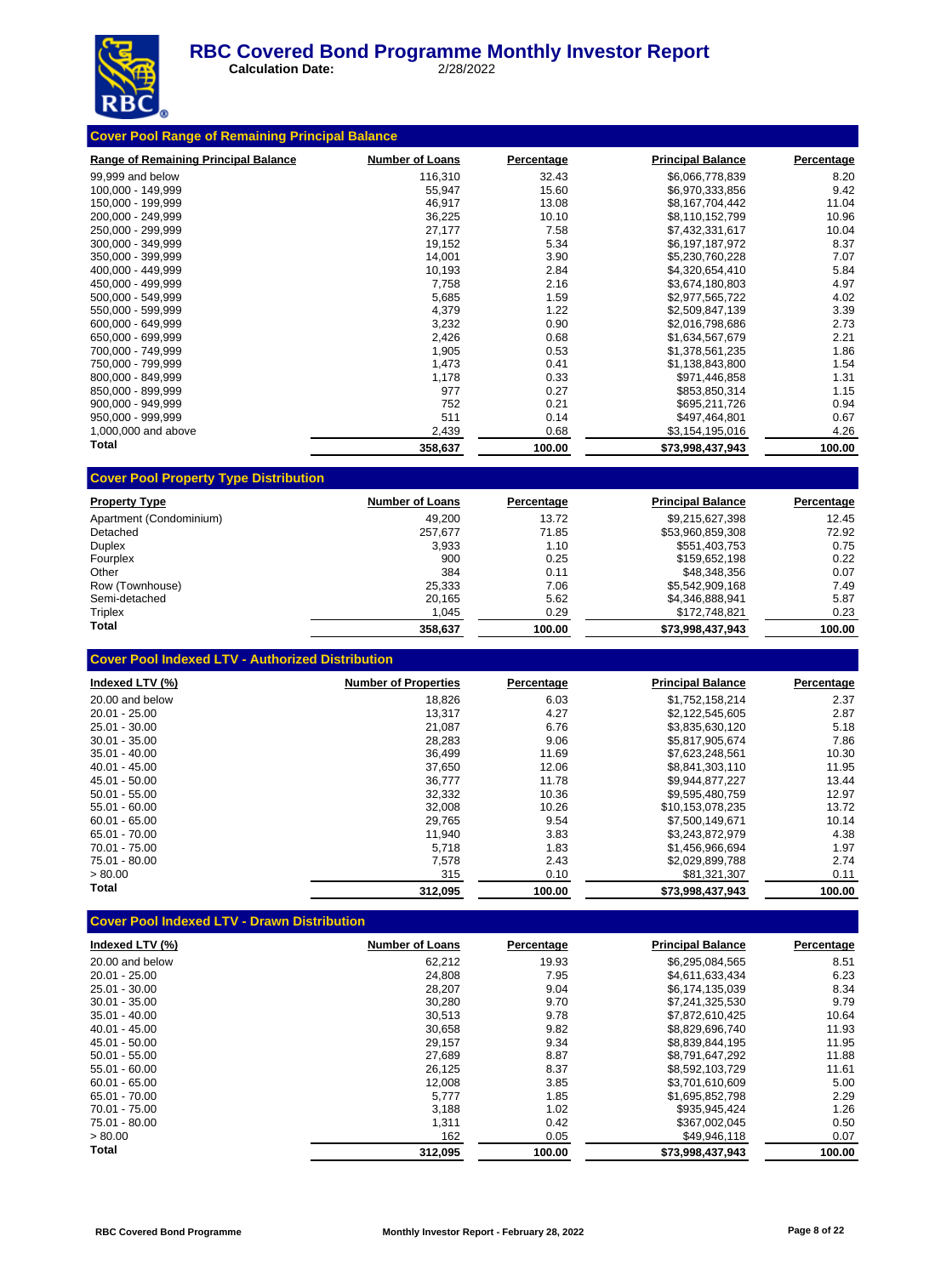

 **Calculation Date:** 2/28/2022

#### **Provincial Distribution by Indexed LTV- Drawn and Aging Summary**

| <b>Province</b><br>Alberta | Indexed LTV (%)                  | <b>Current and</b><br>less than 30<br>days past due | 30 to 59<br>days past due | 60 to 89<br>days past due | 90 or more<br>days past due | <b>Total</b>                       |
|----------------------------|----------------------------------|-----------------------------------------------------|---------------------------|---------------------------|-----------------------------|------------------------------------|
|                            | 20.00 and below                  |                                                     | \$149,482                 |                           |                             |                                    |
|                            | 20.01 - 25.00                    | \$321,005,511<br>\$238,013,260                      | \$159,635                 | \$64,166<br>\$107,256     | \$368,822<br>\$461,163      | \$321,587,982<br>\$238,741,315     |
|                            | 25.01 - 30.00                    | \$326,522,855                                       | \$119,946                 | \$0                       | \$162,110                   | \$326,804,911                      |
|                            | $30.01 - 35.00$                  | \$429,879,954                                       | \$455,561                 | \$232,980                 | \$1,958,121                 | \$432,526,616                      |
|                            | $35.01 - 40.00$                  | \$484,589,193                                       | \$342,461                 | \$80,878                  | \$1,360,550                 | \$486,373,082                      |
|                            | 40.01 - 45.00                    | \$549,912,193                                       | \$197,050                 | \$0                       | \$1,384,565                 | \$551,493,808                      |
|                            | 45.01 - 50.00                    | \$628,955,086                                       | \$696,675                 | \$176,997                 | \$2,144,111                 | \$631,972,870                      |
|                            | $50.01 - 55.00$                  | \$742,862,382                                       | \$152,817                 | \$400,827                 | \$2,348,865                 | \$745,764,891                      |
|                            | 55.01 - 60.00                    | \$908,953,856                                       | \$737,393                 | \$457,959                 | \$2,341,362                 | \$912,490,570                      |
|                            | $60.01 - 65.00$                  | \$914,704,559                                       | \$440,514                 | \$0                       | \$2,396,250                 | \$917,541,323                      |
|                            | 65.01 - 70.00                    | \$1,147,660,897                                     | \$469,130                 | \$90,858                  | \$1,696,509                 | \$1,149,917,393                    |
|                            | 70.01 - 75.00                    | \$808,078,503                                       | \$2,504,545               | \$111,670                 | \$2,507,237                 | \$813,201,955                      |
|                            | 75.01 - 80.00                    | \$290,041,629                                       | \$746,063                 | \$359,055                 | \$720,577                   | \$291,867,325                      |
|                            | > 80.00                          | \$13,188,488                                        | \$0                       | \$0                       | \$0                         | \$13,188,488                       |
| <b>Total Alberta</b>       |                                  | \$7,804,368,367                                     | \$7,171,272               | \$2,082,647               | \$19,850,242                | \$7,833,472,527                    |
|                            |                                  | <b>Current and</b>                                  |                           |                           |                             |                                    |
|                            |                                  | less than 30                                        | 30 to 59                  | 60 to 89                  | 90 or more                  |                                    |
| <b>Province</b>            | Indexed LTV (%)                  | <u>days past due</u>                                | days past due             | days past due             | <u>days past due</u>        | <u>Total</u>                       |
| <b>British Columbia</b>    |                                  |                                                     |                           |                           |                             |                                    |
|                            |                                  |                                                     |                           |                           |                             |                                    |
|                            | 20.00 and below                  | \$1,795,290,059                                     | \$622,422                 | \$354,621                 | \$549,321                   | \$1,796,816,423                    |
|                            | 20.01 - 25.00                    | \$1,242,195,215                                     | \$560,808                 | \$1,192,466               | \$857,621                   | \$1,244,806,110                    |
|                            | 25.01 - 30.00<br>$30.01 - 35.00$ | \$1,632,280,287<br>\$1,774,567,599                  | \$1,623,031<br>\$420,115  | \$335,945<br>\$0          | \$3,406,214<br>\$2,021,976  | \$1,637,645,477<br>\$1,777,009,690 |
|                            | $35.01 - 40.00$                  | \$1,646,172,103                                     | \$288,018                 | \$0                       | \$490,576                   | \$1,646,950,697                    |
|                            | 40.01 - 45.00                    | \$1,685,189,727                                     | \$0                       | \$0                       | \$151,954                   | \$1,685,341,681                    |
|                            | 45.01 - 50.00                    | \$1,639,575,901                                     | \$2,240,788               | \$0                       | \$0                         | \$1,641,816,689                    |
|                            | $50.01 - 55.00$                  | \$1,728,624,281                                     | \$2,140,353               | \$501,301                 | \$507,589                   | \$1,731,773,524                    |
|                            | 55.01 - 60.00                    | \$1,538,936,423                                     | \$380,029                 | \$0                       | \$247,700                   | \$1,539,564,152                    |
|                            | $60.01 - 65.00$                  | \$1,212,762,691                                     | \$844,266                 | \$1,002,814               | \$0                         | \$1,214,609,771                    |
|                            | 65.01 - 70.00                    | \$223,464,045                                       | \$0                       | \$0                       | \$0                         | \$223,464,045                      |
|                            | 70.01 - 75.00                    | \$28,507,964                                        | \$0                       | \$0                       | \$0                         | \$28,507,964                       |
|                            | 75.01 - 80.00                    | \$17,516,367                                        | \$0                       | \$0                       | \$0                         | \$17,516,367                       |
|                            | > 80.00                          | \$4,426,183                                         | \$0                       | \$0                       | \$0                         | \$4,426,183                        |
| Total British Columbia     |                                  | \$16,169,508,844                                    | \$9,119,831               | \$3,387,147               | \$8,232,951                 | \$16,190,248,773                   |
|                            |                                  | <b>Current and</b>                                  |                           |                           |                             |                                    |
|                            |                                  | less than 30                                        | 30 to 59                  | 60 to 89                  | 90 or more                  |                                    |
| <u>Province</u>            | Indexed LTV (%)                  | <u>days past due</u>                                | days past due             | days past due             | days past due               | <b>Total</b>                       |
| Manitoba                   |                                  |                                                     |                           |                           |                             |                                    |
|                            |                                  |                                                     |                           |                           | \$145.471                   |                                    |
|                            | 20.00 and below<br>20.01 - 25.00 | \$80,041,068<br>\$64,293,824                        | \$0<br>\$0                | \$847<br>\$0              | \$0                         | \$80,187,387<br>\$64,293,824       |
|                            | 25.01 - 30.00                    | \$82,120,865                                        | \$0                       | \$0                       | \$11,684                    | \$82,132,549                       |
|                            | $30.01 - 35.00$                  | \$113,648,651                                       | \$324,316                 | \$0                       | \$220,879                   | \$114,193,846                      |
|                            | $35.01 - 40.00$                  | \$136,375,755                                       | \$384,909                 | \$0                       | \$0                         | \$136,760,665                      |
|                            | 40.01 - 45.00                    | \$163,795,955                                       | \$115,447                 | \$0                       | \$557,634                   | \$164,469,035                      |
|                            | 45.01 - 50.00                    | \$206,506,059                                       | \$362,841                 | \$438,176                 | \$0                         | \$207,307,075                      |
|                            | $50.01 - 55.00$                  | \$236,815,968                                       | \$0                       | \$0                       | \$386,210                   | \$237,202,178                      |
|                            | 55.01 - 60.00                    | \$297,679,954                                       | \$0                       | \$0                       | \$239,702                   | \$297,919,656                      |
|                            | $60.01 - 65.00$                  | \$258,423,110                                       | \$0                       | \$0                       | \$832,904                   | \$259,256,014                      |
|                            | 65.01 - 70.00                    | \$84,025,279                                        | \$0                       | \$0                       | \$612,293                   | \$84,637,572                       |
|                            | 70.01 - 75.00                    | \$10,064,356                                        | \$0                       | \$0                       | \$0                         | \$10,064,356                       |
|                            | 75.01 - 80.00                    | \$7,986,176                                         | \$0                       | \$0                       | \$0                         | \$7,986,176                        |
|                            | > 80.00                          | \$2,627,933                                         | \$0                       | \$0                       | \$0                         | \$2,627,933                        |
| Total Manitoba             |                                  | \$1,744,404,951                                     | \$1,187,513               | \$439,022                 | \$3,006,777                 | \$1,749,038,264                    |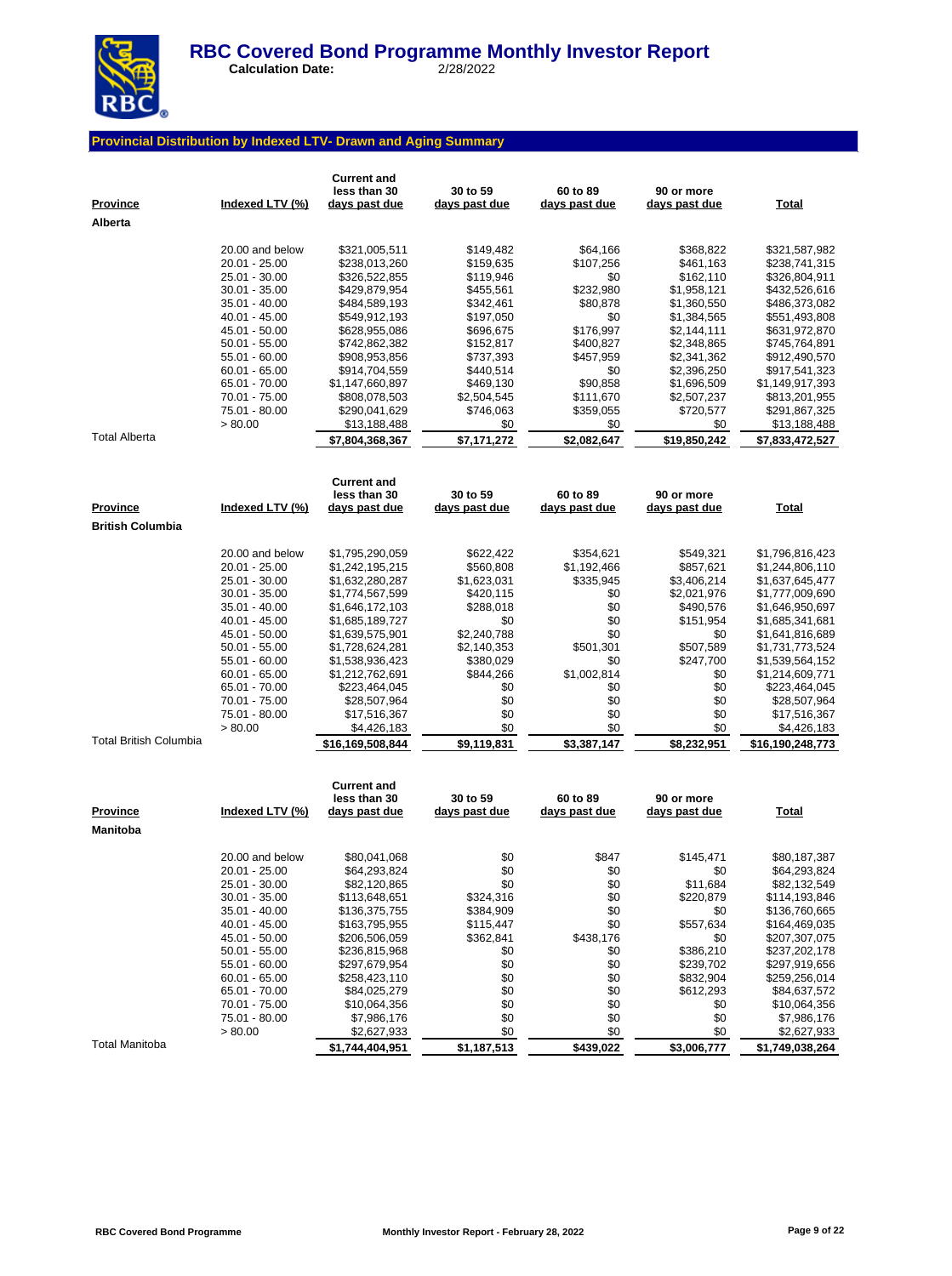

 **Calculation Date:** 2/28/2022

| <u>Province</u>                 | Indexed LTV (%) | <b>Current and</b><br>less than 30<br><u>days past due</u> | 30 to 59<br>days past due | 60 to 89<br>days past due | 90 or more<br>days past due | <b>Total</b>  |
|---------------------------------|-----------------|------------------------------------------------------------|---------------------------|---------------------------|-----------------------------|---------------|
| New Brunswick                   |                 |                                                            |                           |                           |                             |               |
|                                 |                 |                                                            |                           |                           |                             |               |
|                                 | 20.00 and below | \$39,155,961                                               | \$5,599                   | \$0                       | \$0                         | \$39,161,560  |
|                                 | 20.01 - 25.00   | \$34,841,101                                               | \$0                       | \$0                       | \$0                         | \$34,841,101  |
|                                 | 25.01 - 30.00   | \$47,256,735                                               | \$0                       | \$0                       | \$215,687                   | \$47,472,421  |
|                                 | $30.01 - 35.00$ | \$61,716,575                                               | \$93,424                  | \$0                       | \$47,068                    | \$61,857,067  |
|                                 | 35.01 - 40.00   | \$64,492,316                                               | \$324,684                 | \$70.800                  | \$0                         | \$64,887,800  |
|                                 | 40.01 - 45.00   | \$68,843,330                                               | \$0                       | \$0                       | \$148,413                   | \$68,991,743  |
|                                 | 45.01 - 50.00   | \$69,387,295                                               | \$0                       | \$101,388                 | \$0                         | \$69,488,683  |
|                                 | 50.01 - 55.00   | \$81,803,912                                               | \$0                       | \$0                       | \$0                         | \$81,803,912  |
|                                 | 55.01 - 60.00   | \$80,084,992                                               | \$75,077                  | \$0                       | \$112,413                   | \$80,272,482  |
|                                 | $60.01 - 65.00$ | \$32,730,258                                               | \$0                       | \$0                       | \$84,477                    | \$32,814,735  |
|                                 | 65.01 - 70.00   | \$5,087,892                                                | \$0                       | \$0                       | \$0                         | \$5,087,892   |
|                                 | 70.01 - 75.00   | \$4,340,093                                                | \$0                       | \$0                       | \$0                         | \$4,340,093   |
|                                 | 75.01 - 80.00   | \$2,779,096                                                | \$0                       | \$0                       | \$0                         | \$2,779,096   |
|                                 | > 80.00         | \$4,067,132                                                | \$0                       | \$0                       | \$0                         | \$4,067,132   |
| Total New Brunswick             |                 | \$596,586,688                                              | \$498,784                 | \$172,188                 | \$608,058                   | \$597,865,718 |
|                                 |                 |                                                            |                           |                           |                             |               |
|                                 |                 |                                                            |                           |                           |                             |               |
|                                 |                 | <b>Current and</b><br>less than 30                         | 30 to 59                  | 60 to 89                  | 90 or more                  |               |
| Province                        | Indexed LTV (%) | days past due                                              | days past due             | days past due             | days past due               | Total         |
|                                 |                 |                                                            |                           |                           |                             |               |
| Newfoundland and<br>Labrador    |                 |                                                            |                           |                           |                             |               |
|                                 | 20.00 and below | \$37,179,906                                               | \$0                       | \$0                       | \$28,365                    | \$37,208,270  |
|                                 | 20.01 - 25.00   | \$29,914,131                                               | \$131,766                 | \$0                       | \$0                         | \$30,045,897  |
|                                 | 25.01 - 30.00   | \$47,749,413                                               | \$0                       | \$0                       | \$19,848                    | \$47,769,262  |
|                                 | $30.01 - 35.00$ | \$72,422,652                                               | \$0                       | \$0                       | \$0                         | \$72,422,652  |
|                                 | 35.01 - 40.00   | \$80,387,920                                               | \$329,381                 | \$134,800                 | \$0                         | \$80,852,101  |
|                                 | 40.01 - 45.00   | \$78,236,986                                               | \$0                       | \$84,887                  | \$557,055                   | \$78,878,928  |
|                                 | 45.01 - 50.00   | \$81,930,936                                               | \$0                       | \$0                       | \$0                         | \$81,930,936  |
|                                 | $50.01 - 55.00$ | \$81,853,585                                               | \$0                       | \$0                       | \$0                         | \$81,853,585  |
|                                 | 55.01 - 60.00   | \$98,675,821                                               | \$194,093                 | \$0                       | \$172,206                   | \$99,042,120  |
|                                 | $60.01 - 65.00$ | \$25,090,780                                               | \$23,258                  | \$0                       | \$0                         | \$25,114,038  |
|                                 | 65.01 - 70.00   | \$1,236,909                                                | \$0                       | \$0                       | \$0                         | \$1,236,909   |
|                                 | 70.01 - 75.00   | \$1,006,727                                                | \$0                       | \$0                       | \$0                         | \$1,006,727   |
|                                 | 75.01 - 80.00   | \$1,198,987                                                | \$0                       | \$0                       | \$0                         | \$1,198,987   |
|                                 | > 80.00         | \$2,358,142                                                | \$0                       | \$0                       | \$0                         | \$2,358,142   |
| Total Newfoundland and Labrador |                 | \$639,242,893                                              | \$678,499                 | \$219,687                 | \$777,474                   | \$640,918,552 |
|                                 |                 |                                                            |                           |                           |                             |               |
|                                 |                 | <b>Current and</b>                                         |                           |                           |                             |               |
|                                 |                 | less than 30                                               | 30 to 59                  | 60 to 89                  | 90 or more                  |               |
| Province                        | Indexed LTV (%) | days past due                                              | days past due             | days past due             | days past due               | Total         |
| <b>Northwest Territories</b>    |                 |                                                            |                           |                           |                             |               |
|                                 | 20.00 and below | \$320,408                                                  | \$0                       | \$0                       | \$0                         | \$320,408     |
|                                 | 20.01 - 25.00   | \$43,440                                                   | \$0                       | \$0                       | \$0                         | \$43,440      |
|                                 |                 |                                                            |                           |                           |                             |               |

25.01 - 30.00 \$126,852 \$0 \$0 \$0 \$126,852  $\begin{array}{cccccccc} 30.01 & -35.00 && 0.01 & -35.00 && 0.01 & -35.00 && 0.01 & -35.00 && 0.01 & -35.00 & 0.01 & -35.00 & 0.01 & -35.00 & 0.01 & -35.00 & 0.01 & -35.00 & 0.01 & 0.01 & -35.00 & 0.01 & 0.01 & -35.00 & 0.01 & 0.01 & -35.00 & 0.01 & 0.01 & -35.00 & 0.01 & 0.01 & -35.00$ 35.01 - 40.00 \$76,096 \$0 \$0 \$0 \$76,096 40.01 - 45.00 \$0 \$0 \$0 \$0 \$0 45.01 - 50.00 \$114,149 \$0 \$0 \$0 \$114,149  $50.01 - 55.00$ <br>  $50.01 - 55.00$ <br>  $50.01 - 55.00$ <br>  $50.01 - 55.00$ <br>  $50.00 - 50.00$ <br>  $50.00 - 50.00$ <br>  $50.00 - 50.00$  $\begin{array}{cccccccccccc} 55.01 & - & 60.00 & & & 0.00 & & & 0.00 & & & 0.00 & & & 0.00 & & & 0.00 & & & 0.00 & & 0.00 & & 0.00 & & 0.00 & & 0.00 & & 0.00 & & 0.00 & & 0.00 & & 0.00 & & 0.00 & & 0.00 & & 0.00 & & 0.00 & & 0.00 & & 0.00 & & 0.00 & & 0.00 & & 0.00 & & 0.00 & & 0.00 & & 0.00 & & 0.00 &$ 60.01 - 65.00 \$0 \$0 \$0 \$0 \$0 65.01 - 70.00 \$0 \$0 \$0 \$0 \$0 70.01 - 75.00 \$0 \$0 \$0 \$0 \$0 75.01 - 80.00 \$0 \$0 \$0 \$0 \$0  $> 80.00$  \$0 \$0 \$0 \$0 \$0 \$0 \$0 \$0 \$0 Total Northwest Territories **\$680,945 \$680,945 \$0 \$0 \$0 \$0 \$0 \$680,945**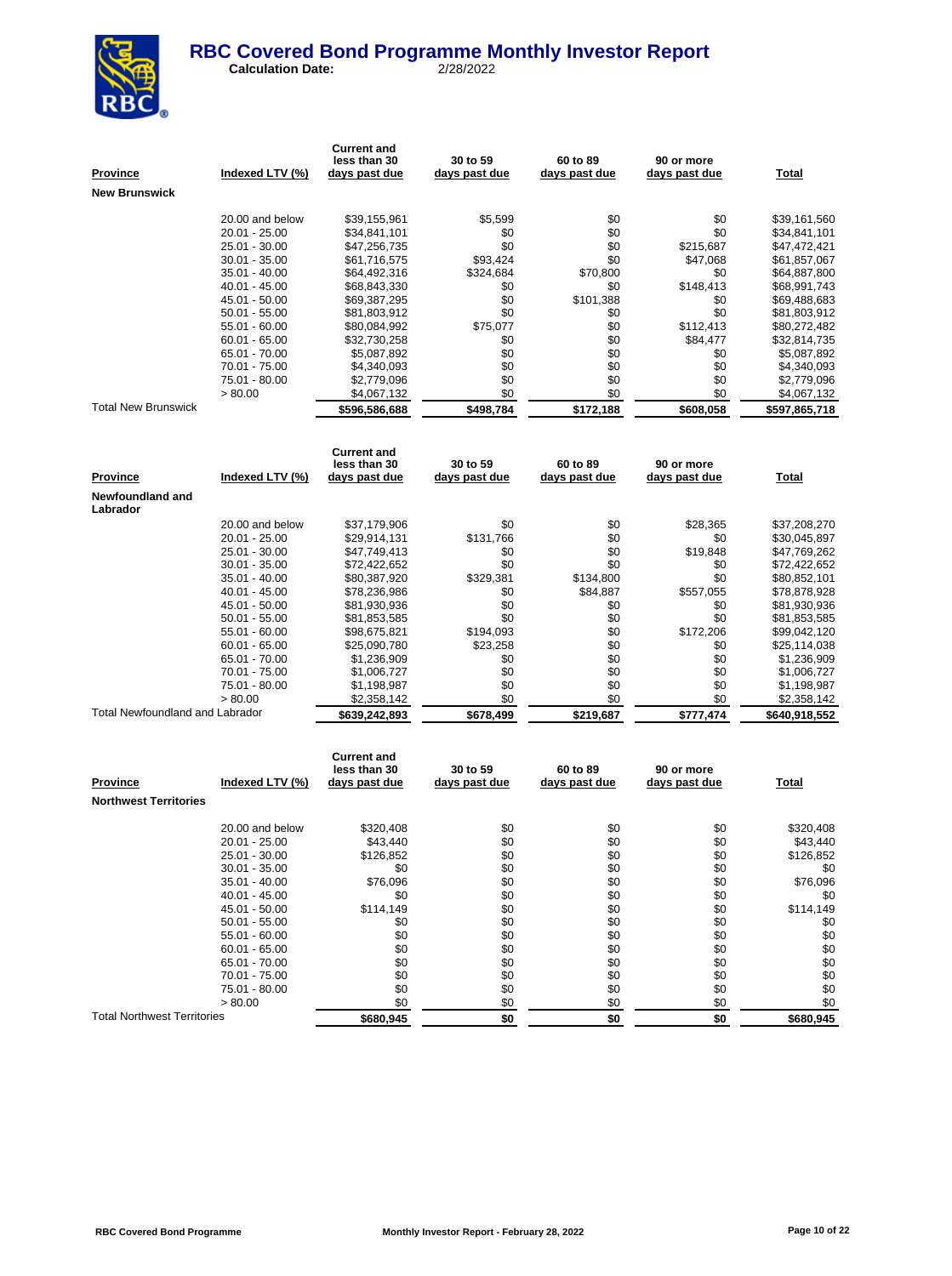

 **Calculation Date:** 2/28/2022

| <u>Province</u>      | <u>Indexed LTV (%)</u>             | <b>Current and</b><br>less than 30<br><u>days past due</u> | 30 to 59<br>days past due        | 60 to 89<br><u>days past due</u> | 90 or more<br>days past due | <u>Total</u>                       |
|----------------------|------------------------------------|------------------------------------------------------------|----------------------------------|----------------------------------|-----------------------------|------------------------------------|
| Nova Scotia          |                                    |                                                            |                                  |                                  |                             |                                    |
|                      | 20.00 and below                    | \$84,734,612                                               | \$16,803                         | \$21,378                         | \$0                         | \$84,772,793                       |
|                      | 20.01 - 25.00                      | \$63,885,415                                               | \$37,374                         | \$72,293                         | \$89,403                    | \$64,084,484                       |
|                      | 25.01 - 30.00                      | \$96,630,141                                               | \$0                              | \$0                              | \$72,189                    | \$96,702,330                       |
|                      | 30.01 - 35.00                      | \$133,882,367                                              | \$181,653                        | \$0                              | \$1,057,250                 | \$135,121,269                      |
|                      | 35.01 - 40.00                      | \$171,946,880                                              | \$151,001                        | \$0                              | \$214,653                   | \$172,312,534                      |
|                      | 40.01 - 45.00                      | \$199,616,833                                              | \$0                              | \$0                              | \$175,950                   | \$199,792,783                      |
|                      | 45.01 - 50.00                      | \$148,670,908                                              | \$0                              | \$0                              | \$195,858                   | \$148,866,765                      |
|                      | 50.01 - 55.00                      | \$87,431,157                                               | \$0                              | \$0                              | \$0                         | \$87,431,157                       |
|                      | 55.01 - 60.00                      | \$66,951,942                                               | \$0                              | \$0                              | \$132,097                   | \$67,084,039                       |
|                      | $60.01 - 65.00$                    | \$28,454,221                                               | \$0                              | \$0                              | \$0                         | \$28,454,221                       |
|                      | 65.01 - 70.00                      | \$5,213,122                                                | \$0                              | \$0                              | \$0                         | \$5,213,122                        |
|                      | 70.01 - 75.00                      | \$3,748,307                                                | \$0                              | \$0                              | \$0                         | \$3,748,307                        |
|                      | 75.01 - 80.00                      | \$2,566,974                                                | \$0                              | \$0                              | \$0                         | \$2,566,974                        |
| Total Nova Scotia    | > 80.00                            | \$3,068,529<br>\$1,096,801,408                             | \$0<br>\$386,831                 | \$0<br>\$93,671                  | \$0<br>\$1,937,399          | \$3,068,529<br>\$1,099,219,310     |
|                      |                                    |                                                            |                                  |                                  |                             |                                    |
|                      |                                    | <b>Current and</b>                                         |                                  |                                  |                             |                                    |
| <u>Province</u>      | <u>Indexed LTV (%)</u>             | less than 30<br><u>days past due</u>                       | 30 to 59<br><u>days past due</u> | 60 to 89<br><u>days past due</u> | 90 or more<br>days past due | <b>Total</b>                       |
| Nunavut              |                                    |                                                            |                                  |                                  |                             |                                    |
|                      |                                    |                                                            |                                  |                                  |                             |                                    |
|                      | 20.00 and below                    | \$0                                                        | \$0                              | \$0                              | \$0                         | \$0                                |
|                      | 20.01 - 25.00                      | \$34,786                                                   | \$0                              | \$0                              | \$0                         | \$34,786                           |
|                      | 25.01 - 30.00                      | \$0<br>\$0                                                 | \$0<br>\$0                       | \$0<br>\$0                       | \$0<br>\$0                  | \$0<br>\$0                         |
|                      | 30.01 - 35.00<br>35.01 - 40.00     | \$0                                                        | \$0                              | \$0                              | \$0                         | \$0                                |
|                      | 40.01 - 45.00                      | \$0                                                        | \$0                              | \$0                              | \$0                         | \$0                                |
|                      | 45.01 - 50.00                      | \$0                                                        | \$0                              | \$0                              | \$0                         | \$0                                |
|                      | $50.01 - 55.00$                    | \$0                                                        | \$0                              | \$0                              | \$0                         | \$0                                |
|                      | 55.01 - 60.00                      | \$0                                                        | \$0                              | \$0                              | \$0                         | \$0                                |
|                      | $60.01 - 65.00$                    | \$0                                                        | \$0                              | \$0                              | \$0                         | \$0                                |
|                      | 65.01 - 70.00                      | \$0                                                        | \$0                              | \$0                              | \$0                         | \$0                                |
|                      | 70.01 - 75.00                      | \$0                                                        | \$0                              | \$0                              | \$0                         | \$0                                |
|                      | 75.01 - 80.00                      | \$0                                                        | \$0                              | \$0                              | \$0                         | \$0                                |
| <b>Total Nunavut</b> | > 80.00                            | \$0<br>\$34,786                                            | \$0<br>\$0                       | \$0<br>\$0                       | \$0<br>\$0                  | \$0<br>\$34,786                    |
|                      |                                    |                                                            |                                  |                                  |                             |                                    |
|                      |                                    | <b>Current and</b>                                         |                                  |                                  |                             |                                    |
|                      |                                    | less than 30                                               | 30 to 59                         | 60 to 89                         | 90 or more                  |                                    |
| Province             | Indexed LTV (%)                    | days past due                                              | days past due                    | days past due                    | days past due               | Total                              |
| Ontario              |                                    |                                                            |                                  |                                  |                             |                                    |
|                      | 20.00 and below                    | \$3,327,058,861                                            | \$895,369                        | \$303,381                        | \$765,596                   | \$3,329,023,207                    |
|                      | 20.01 - 25.00                      | \$2,482,570,385                                            | \$585,629                        | \$278,018                        | \$536,757                   | \$2,483,970,789                    |
|                      | 25.01 - 30.00                      | \$3,297,366,159                                            | \$2,337,221                      | \$1,930,653                      | \$454,601                   | \$3,302,088,633                    |
|                      | 30.01 - 35.00                      | \$3,758,533,240                                            | \$1,489,676                      | \$147,270                        | \$1,967,831                 | \$3,762,138,017                    |
|                      | 35.01 - 40.00                      | \$4,101,533,714                                            | \$2,278,461                      | \$2,161,348                      | \$1,507,512                 | \$4,107,481,036                    |
|                      | $40.01 - 45.00$                    | \$4,691,170,696                                            | \$1,233,142                      | \$399,429                        | \$903,152                   | \$4,693,706,419                    |
|                      | 45.01 - 50.00                      | \$4,662,364,332                                            | \$3,084,541                      | \$1,526,586<br>\$1,306,810       | \$1,341,115<br>\$1,421,802  | \$4,668,316,574<br>\$4,745,690,238 |
|                      | $50.01 - 55.00$<br>$55.01 - 60.00$ | \$4,742,337,767<br>\$4,806,257,721                         | \$623,860<br>\$2,635,247         | \$2,027,424                      | \$1,267,322                 | \$4,812,187,714                    |
|                      | $60.01 - 65.00$                    | \$974,661,220                                              | \$1,011,891                      | \$526,567                        | \$1,680,281                 | \$977,879,959                      |
|                      | 65.01 - 70.00                      | \$170,118,378                                              | \$0                              | \$0                              | \$0                         | \$170,118,378                      |
|                      | 70.01 - 75.00                      | \$71,764,327                                               | \$0                              | \$0                              | \$0                         | \$71,764,327                       |
|                      | 75.01 - 80.00                      | \$39,062,045                                               | \$0                              | \$0                              | \$0                         | \$39,062,045                       |
|                      | > 80.00                            | \$10,558,658                                               | \$0                              | \$0                              | \$0                         | \$10,558,658                       |

Total Ontario **1986,000 <b>\$37,135,357,503 \$16,175,036 \$10,607,486 \$11,845,969** \$37,173,985,993

 $\frac{$10,558,658}{10,558,658}$   $\frac{$0}{$16,175,036}$   $\frac{$0}{$10,607,486}$   $\frac{$0}{$11,845,969}$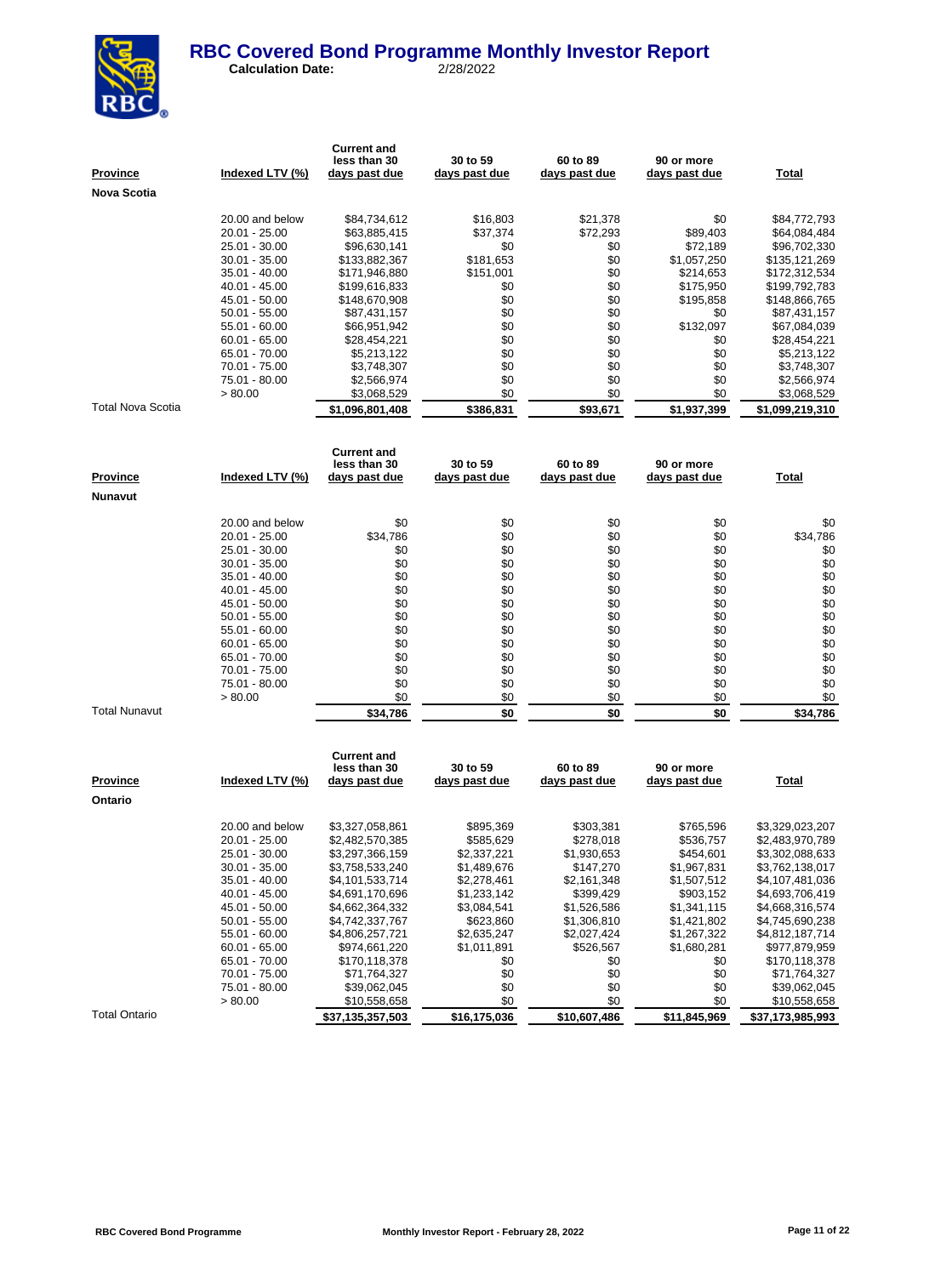

 **Calculation Date:** 2/28/2022

|                            |                          | <b>Current and</b>             |                           |                           |                             |                 |
|----------------------------|--------------------------|--------------------------------|---------------------------|---------------------------|-----------------------------|-----------------|
|                            |                          | less than 30                   | 30 to 59                  | 60 to 89                  | 90 or more                  |                 |
| <b>Province</b>            | Indexed LTV (%)          | <u>days past due</u>           | <u>days past due</u>      | days past due             | <u>days past due</u>        | <b>Total</b>    |
| Prince Edward Island       |                          |                                |                           |                           |                             |                 |
|                            | 20.00 and below          | \$8,213,248                    | \$0                       | \$0                       | \$0                         | \$8,213,248     |
|                            | 20.01 - 25.00            | \$7,222,196                    | \$0                       | \$0                       | \$0                         | \$7,222,196     |
|                            | 25.01 - 30.00            | \$7,835,122                    | \$0                       | \$0                       | \$0                         | \$7,835,122     |
|                            | 30.01 - 35.00            | \$13,221,612                   | \$82,526                  | \$0                       | \$0                         | \$13,304,138    |
|                            | 35.01 - 40.00            | \$14,106,902                   | \$0                       | \$0                       | \$0                         | \$14,106,902    |
|                            | 40.01 - 45.00            | \$18,023,637                   | \$0                       | \$0                       | \$0                         | \$18,023,637    |
|                            | 45.01 - 50.00            | \$19,053,093                   | \$0                       | \$0                       | \$0                         | \$19,053,093    |
|                            | 50.01 - 55.00            | \$15,897,592                   | \$0                       | \$0                       | \$0                         | \$15,897,592    |
|                            | 55.01 - 60.00            | \$17,975,763                   | \$0                       | \$0                       | \$0                         | \$17,975,763    |
|                            | 60.01 - 65.00            | \$11,094,918                   | \$0                       | \$0                       | \$0                         | \$11,094,918    |
|                            | 65.01 - 70.00            | \$2,354,904                    | \$0                       | \$0                       | \$0                         | \$2,354,904     |
|                            | 70.01 - 75.00            | \$248,343                      | \$0                       | \$0                       | \$0                         | \$248,343       |
|                            | 75.01 - 80.00            | \$785,279                      | \$0                       | \$0                       | \$0                         | \$785,279       |
|                            | > 80.00                  | \$929,059                      | \$0                       | \$0                       | \$0                         | \$929,059       |
| Total Prince Edward Island |                          | \$136,961,666                  | \$82,526                  | \$0                       | \$0                         | \$137,044,192   |
|                            |                          |                                |                           |                           |                             |                 |
|                            |                          | <b>Current and</b>             |                           |                           |                             |                 |
|                            |                          | less than 30                   | 30 to 59                  | 60 to 89                  | 90 or more                  |                 |
| <u>Province</u>            | Indexed LTV (%)          | <u>days past due</u>           | <u>days past due</u>      | days past due             | days past due               | <b>Total</b>    |
| Quebec                     |                          |                                |                           |                           |                             |                 |
|                            |                          |                                |                           |                           |                             |                 |
|                            | 20.00 and below          | \$481,229,488                  | \$77,154                  | \$0                       | \$72,403                    | \$481,379,045   |
|                            | 20.01 - 25.00            | \$348,120,820                  | \$78,635                  | \$0                       | \$379,853                   | \$348,579,308   |
|                            | 25.01 - 30.00            | \$486,789,294                  | \$87,363                  | \$0                       | \$267,369                   | \$487,144,026   |
|                            | 30.01 - 35.00            | \$678,453,152                  | \$60,327                  | \$98,257                  | \$0                         | \$678,611,735   |
|                            | 35.01 - 40.00            | \$941,192,559                  | \$239,104                 | \$0                       | \$1,027,022                 | \$942,458,685   |
|                            | 40.01 - 45.00            | \$1,164,331,051                | \$321,464                 | \$0                       | \$158,712                   | \$1,164,811,226 |
|                            | 45.01 - 50.00            | \$1,198,733,222                | \$233,085                 | \$0                       | \$889,593                   | \$1,199,855,901 |
|                            | 50.01 - 55.00            | \$906,342,525                  | \$776,052                 | \$0                       | \$584,387                   | \$907,702,963   |
|                            | 55.01 - 60.00            | \$591,004,463                  | \$403,205                 | \$196,572                 | \$393,692                   | \$591,997,932   |
|                            | 60.01 - 65.00            | \$173,256,199                  | \$0                       | \$0                       | \$332,556                   | \$173,588,754   |
|                            | 65.01 - 70.00            | \$50,700,970                   | \$0                       | \$0                       | \$261,759                   | \$50,962,729    |
|                            | 70.01 - 75.00            | \$1,423,756                    | \$0<br>\$0                | \$0<br>\$0                | \$0                         | \$1,423,756     |
|                            | 75.01 - 80.00<br>> 80.00 | \$319,617                      | \$0                       | \$0                       | \$0<br>\$0                  | \$319,617       |
| <b>Total Quebec</b>        |                          | \$4,891,160<br>\$7,026,788,275 | \$2,276,388               | \$294,829                 |                             | \$4,891,160     |
|                            |                          |                                |                           |                           | \$4,367,345                 | \$7,033,726,837 |
|                            |                          |                                |                           |                           |                             |                 |
|                            |                          | <b>Current and</b>             |                           |                           |                             |                 |
| Province                   | Indexed LTV (%)          | less than 30<br>days past due  | 30 to 59<br>days past due | 60 to 89<br>days past due | 90 or more<br>days past due | Total           |
| Saskatchewan               |                          |                                |                           |                           |                             |                 |
|                            |                          |                                |                           |                           |                             |                 |
|                            | 20.00 and below          | \$114,751,214                  | \$71,598                  | \$0                       | \$108,996                   | \$114,931,808   |
|                            | 20.01 - 25.00            | \$94,273,284                   | \$0                       | \$0                       | \$209,277                   | \$94,482,561    |
|                            | 25.01 - 30.00            | \$135,372,418                  | \$103,770                 | \$0                       | \$496,439                   | \$135,972,626   |
|                            | 30.01 - 35.00            | \$191,758,944                  | \$42,166                  | \$160,342                 | \$592,434                   | \$192,553,886   |
|                            | 35.01 - 40.00            | \$217,497,704                  | \$291,401                 | \$0                       | \$676,110                   | \$218,465,215   |
|                            | 40.01 - 45.00            | \$202,858,799                  | \$332,149                 | \$82,525                  | \$455,258                   | \$203,728,730   |
|                            | 45.01 - 50.00            | \$170,275,745                  | \$271,549                 | \$0                       | \$428,578                   | \$170,975,873   |
|                            | $50.01 - 55.00$          | \$156,527,252                  | \$0                       | \$0                       | \$0                         | \$156,527,252   |
|                            | $55.01 - 60.00$          | \$173,352,195                  | \$0                       | \$0                       | \$202,208                   | \$173,554,403   |
|                            | $60.01 - 65.00$          | \$60,902,122                   | \$0                       | \$0                       | \$234,654                   | \$61,136,776    |
|                            | 65.01 - 70.00            | \$2,859,855                    | \$0                       | \$0                       | \$0                         | \$2,859,855     |
|                            | 70.01 - 75.00            | \$866,184                      | \$0                       | \$0                       | \$0                         | \$866,184       |
|                            | 75.01 - 80.00            | \$2,866,749                    | \$0                       | \$0                       | \$0                         | \$2,866,749     |
|                            | > 80.00                  | \$3,830,834                    | \$0                       | \$0                       | \$0                         | \$3,830,834     |

Total Saskatchewan **\$1,527,993,298 \$1,112,633 \$242,867 \$3,403,954 \$1,532,752,752**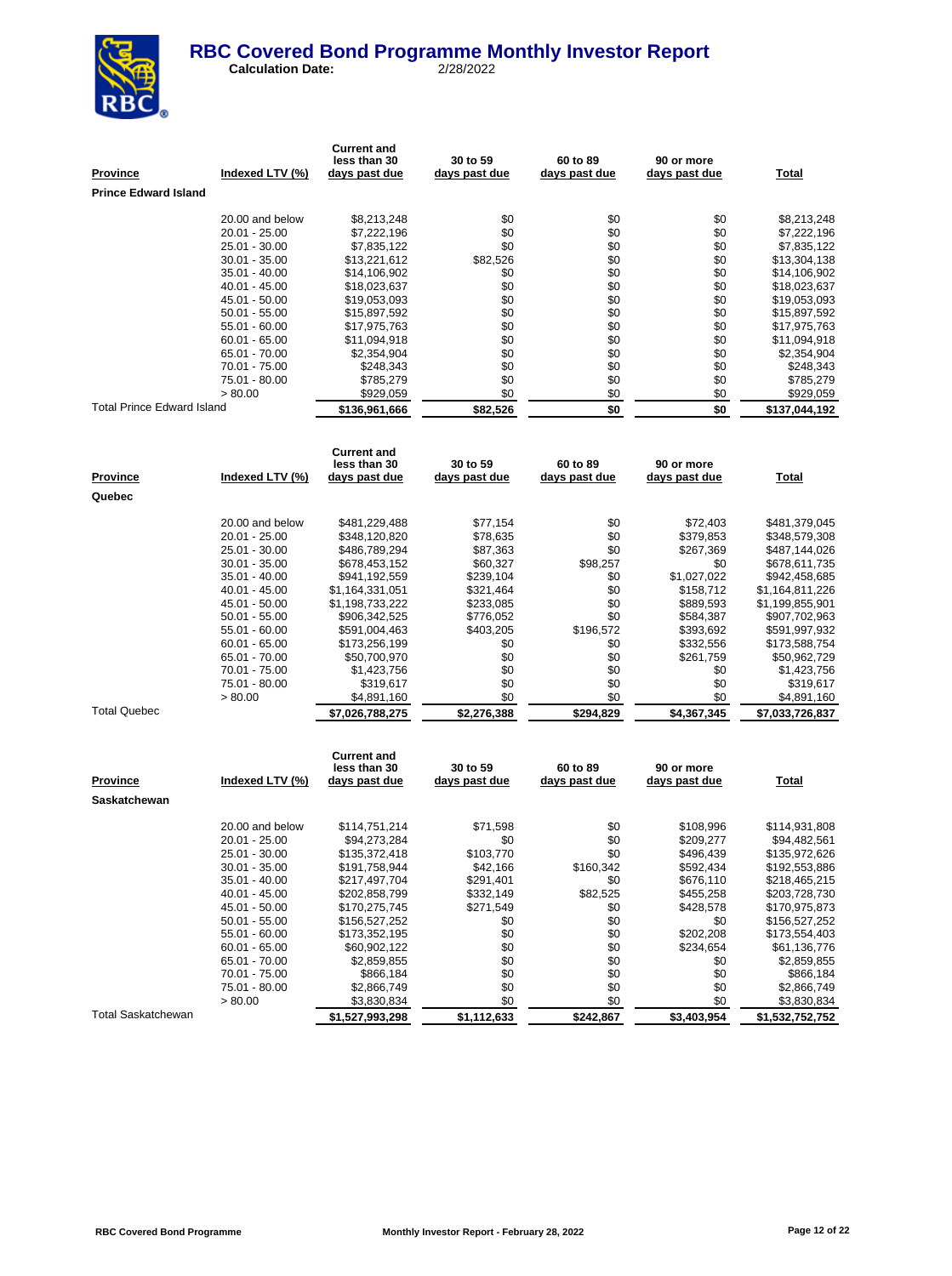

 **Calculation Date:** 2/28/2022

| <b>Province</b>    | Indexed LTV (%) | <b>Current and</b><br>less than 30<br>days past due | 30 to 59<br>days past due | 60 to 89<br>days past due | 90 or more<br>days past due | <b>Total</b>     |
|--------------------|-----------------|-----------------------------------------------------|---------------------------|---------------------------|-----------------------------|------------------|
| Yukon              |                 |                                                     |                           |                           |                             |                  |
|                    | 20.00 and below | \$1,781,316                                         | \$0                       | \$0                       | \$0                         | \$1,781,316      |
|                    | $20.01 - 25.00$ | \$1,345,999                                         | \$0                       | \$0                       | \$0                         | \$1,345,999      |
|                    | 25.01 - 30.00   | \$2,841,620                                         | \$0                       | \$0                       | \$0                         | \$2,841,620      |
|                    | $30.01 - 35.00$ | \$1,525,675                                         | \$0                       | \$0                       | \$0                         | \$1,525,675      |
|                    | $35.01 - 40.00$ | \$1,537,125                                         | \$0                       | \$30,014                  | \$0                         | \$1,567,140      |
|                    | 40.01 - 45.00   | \$328,723                                           | \$0                       | \$0                       | \$0                         | \$328,723        |
|                    | 45.01 - 50.00   | \$0                                                 | \$0                       | \$0                       | \$0                         | \$0              |
|                    | $50.01 - 55.00$ | \$0                                                 | \$0                       | \$0                       | \$0                         | \$0              |
|                    | $55.01 - 60.00$ | \$58,820                                            | \$0                       | \$0                       | \$0                         | \$58,820         |
|                    | $60.01 - 65.00$ | \$0                                                 | \$0                       | \$0                       | \$0                         | \$0              |
|                    | 65.01 - 70.00   | \$0                                                 | \$0                       | \$0                       | \$0                         | \$0              |
|                    | 70.01 - 75.00   | \$0                                                 | \$0                       | \$0                       | \$0                         | \$0              |
|                    | 75.01 - 80.00   | \$0                                                 | \$0                       | \$0                       | \$0                         | \$0              |
|                    | > 80.00         | \$0                                                 | \$0                       | \$0                       | \$0                         | \$0              |
| <b>Total Yukon</b> |                 | \$9,419,280                                         | \$0                       | \$30,014                  | \$0                         | \$9,449,294      |
| <b>Grand Total</b> |                 | \$73,888,148,903                                    | \$38,689,313              | \$17,569,558              | \$54,030,169                | \$73,998,437,943 |

# **Provincial Distribution by Indexed LTV - Drawn and Aging Summary (%)**

| <b>Province</b>      | Indexed LTV (%) | <b>Current and</b><br>less than 30<br>days past due | 30 to 59<br>days past due | 60 to 89<br>days past due | 90 or more<br>days past due | Total |
|----------------------|-----------------|-----------------------------------------------------|---------------------------|---------------------------|-----------------------------|-------|
| Alberta              |                 |                                                     |                           |                           |                             |       |
|                      | 20.00 and below | 0.43                                                | 0.00                      | 0.00                      | 0.00                        | 0.43  |
|                      | $20.01 - 25.00$ | 0.32                                                | 0.00                      | 0.00                      | 0.00                        | 0.32  |
|                      | 25.01 - 30.00   | 0.44                                                | 0.00                      | 0.00                      | 0.00                        | 0.44  |
|                      | $30.01 - 35.00$ | 0.58                                                | 0.00                      | 0.00                      | 0.00                        | 0.58  |
|                      | $35.01 - 40.00$ | 0.65                                                | 0.00                      | 0.00                      | 0.00                        | 0.66  |
|                      | $40.01 - 45.00$ | 0.74                                                | 0.00                      | 0.00                      | 0.00                        | 0.75  |
|                      | 45.01 - 50.00   | 0.85                                                | 0.00                      | 0.00                      | 0.00                        | 0.85  |
|                      | $50.01 - 55.00$ | 1.00                                                | 0.00                      | 0.00                      | 0.00                        | 1.01  |
|                      | $55.01 - 60.00$ | 1.23                                                | 0.00                      | 0.00                      | 0.00                        | 1.23  |
|                      | $60.01 - 65.00$ | 1.24                                                | 0.00                      | 0.00                      | 0.00                        | 1.24  |
|                      | 65.01 - 70.00   | 1.55                                                | 0.00                      | 0.00                      | 0.00                        | 1.55  |
|                      | 70.01 - 75.00   | 1.09                                                | 0.00                      | 0.00                      | 0.00                        | 1.10  |
|                      | 75.01 - 80.00   | 0.39                                                | 0.00                      | 0.00                      | 0.00                        | 0.39  |
|                      | > 80.00         | 0.02                                                | 0.00                      | 0.00                      | 0.00                        | 0.02  |
| <b>Total Alberta</b> |                 | 10.55                                               | 0.01                      | 0.00                      | 0.03                        | 10.59 |

| <b>Province</b>               | Indexed LTV (%) | <b>Current and</b><br>less than 30<br>days past due | 30 to 59<br>days past due | 60 to 89<br>days past due | 90 or more<br>days past due | Total |
|-------------------------------|-----------------|-----------------------------------------------------|---------------------------|---------------------------|-----------------------------|-------|
| <b>British Columbia</b>       |                 |                                                     |                           |                           |                             |       |
|                               | 20.00 and below | 2.43                                                | 0.00                      | 0.00                      | 0.00                        | 2.43  |
|                               | $20.01 - 25.00$ | 1.68                                                | 0.00                      | 0.00                      | 0.00                        | 1.68  |
|                               | 25.01 - 30.00   | 2.21                                                | 0.00                      | 0.00                      | 0.00                        | 2.21  |
|                               | $30.01 - 35.00$ | 2.40                                                | 0.00                      | 0.00                      | 0.00                        | 2.40  |
|                               | $35.01 - 40.00$ | 2.22                                                | 0.00                      | 0.00                      | 0.00                        | 2.23  |
|                               | $40.01 - 45.00$ | 2.28                                                | 0.00                      | 0.00                      | 0.00                        | 2.28  |
|                               | 45.01 - 50.00   | 2.22                                                | 0.00                      | 0.00                      | 0.00                        | 2.22  |
|                               | $50.01 - 55.00$ | 2.34                                                | 0.00                      | 0.00                      | 0.00                        | 2.34  |
|                               | $55.01 - 60.00$ | 2.08                                                | 0.00                      | 0.00                      | 0.00                        | 2.08  |
|                               | $60.01 - 65.00$ | 1.64                                                | 0.00                      | 0.00                      | 0.00                        | 1.64  |
|                               | 65.01 - 70.00   | 0.30                                                | 0.00                      | 0.00                      | 0.00                        | 0.30  |
|                               | 70.01 - 75.00   | 0.04                                                | 0.00                      | 0.00                      | 0.00                        | 0.04  |
|                               | 75.01 - 80.00   | 0.02                                                | 0.00                      | 0.00                      | 0.00                        | 0.02  |
|                               | > 80.00         | 0.01                                                | 0.00                      | 0.00                      | 0.00                        | 0.01  |
| <b>Total British Columbia</b> |                 | 21.85                                               | 0.01                      | 0.00                      | 0.01                        | 21.88 |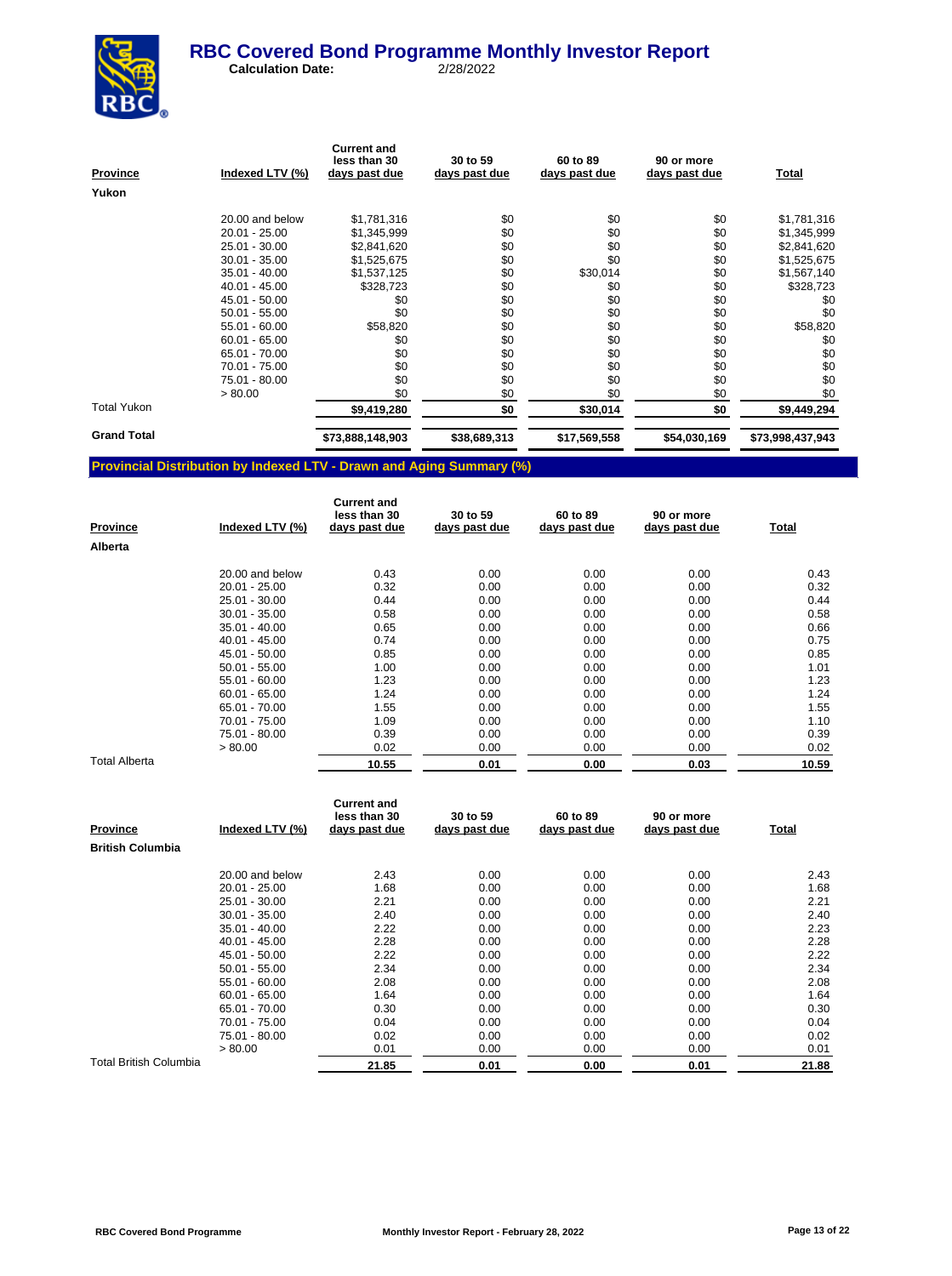

| <b>Province</b> | Indexed LTV (%) | <b>Current and</b><br>less than 30<br>days past due | 30 to 59<br>days past due | 60 to 89<br>days past due | 90 or more<br>days past due | Total |
|-----------------|-----------------|-----------------------------------------------------|---------------------------|---------------------------|-----------------------------|-------|
| Manitoba        |                 |                                                     |                           |                           |                             |       |
|                 | 20.00 and below | 0.11                                                | 0.00                      | 0.00                      | 0.00                        | 0.11  |
|                 | $20.01 - 25.00$ | 0.09                                                | 0.00                      | 0.00                      | 0.00                        | 0.09  |
|                 | 25.01 - 30.00   | 0.11                                                | 0.00                      | 0.00                      | 0.00                        | 0.11  |
|                 | $30.01 - 35.00$ | 0.15                                                | 0.00                      | 0.00                      | 0.00                        | 0.15  |
|                 | $35.01 - 40.00$ | 0.18                                                | 0.00                      | 0.00                      | 0.00                        | 0.18  |
|                 | $40.01 - 45.00$ | 0.22                                                | 0.00                      | 0.00                      | 0.00                        | 0.22  |
|                 | 45.01 - 50.00   | 0.28                                                | 0.00                      | 0.00                      | 0.00                        | 0.28  |
|                 | $50.01 - 55.00$ | 0.32                                                | 0.00                      | 0.00                      | 0.00                        | 0.32  |
|                 | $55.01 - 60.00$ | 0.40                                                | 0.00                      | 0.00                      | 0.00                        | 0.40  |
|                 | $60.01 - 65.00$ | 0.35                                                | 0.00                      | 0.00                      | 0.00                        | 0.35  |
|                 | 65.01 - 70.00   | 0.11                                                | 0.00                      | 0.00                      | 0.00                        | 0.11  |
|                 | 70.01 - 75.00   | 0.01                                                | 0.00                      | 0.00                      | 0.00                        | 0.01  |
|                 | 75.01 - 80.00   | 0.01                                                | 0.00                      | 0.00                      | 0.00                        | 0.01  |
|                 | > 80.00         | 0.00                                                | 0.00                      | 0.00                      | 0.00                        | 0.00  |
| Total Manitoba  |                 | 2.36                                                | 0.00                      | 0.00                      | 0.00                        | 2.36  |

| Province                   | Indexed LTV (%) | <b>Current and</b><br>less than 30<br>days past due | 30 to 59<br>days past due | 60 to 89<br>days past due | 90 or more<br>days past due | Total |
|----------------------------|-----------------|-----------------------------------------------------|---------------------------|---------------------------|-----------------------------|-------|
| <b>New Brunswick</b>       |                 |                                                     |                           |                           |                             |       |
|                            | 20.00 and below | 0.05                                                | 0.00                      | 0.00                      | 0.00                        | 0.05  |
|                            | $20.01 - 25.00$ | 0.05                                                | 0.00                      | 0.00                      | 0.00                        | 0.05  |
|                            | 25.01 - 30.00   | 0.06                                                | 0.00                      | 0.00                      | 0.00                        | 0.06  |
|                            | $30.01 - 35.00$ | 0.08                                                | 0.00                      | 0.00                      | 0.00                        | 0.08  |
|                            | $35.01 - 40.00$ | 0.09                                                | 0.00                      | 0.00                      | 0.00                        | 0.09  |
|                            | $40.01 - 45.00$ | 0.09                                                | 0.00                      | 0.00                      | 0.00                        | 0.09  |
|                            | 45.01 - 50.00   | 0.09                                                | 0.00                      | 0.00                      | 0.00                        | 0.09  |
|                            | $50.01 - 55.00$ | 0.11                                                | 0.00                      | 0.00                      | 0.00                        | 0.11  |
|                            | $55.01 - 60.00$ | 0.11                                                | 0.00                      | 0.00                      | 0.00                        | 0.11  |
|                            | $60.01 - 65.00$ | 0.04                                                | 0.00                      | 0.00                      | 0.00                        | 0.04  |
|                            | 65.01 - 70.00   | 0.01                                                | 0.00                      | 0.00                      | 0.00                        | 0.01  |
|                            | 70.01 - 75.00   | 0.01                                                | 0.00                      | 0.00                      | 0.00                        | 0.01  |
|                            | 75.01 - 80.00   | 0.00                                                | 0.00                      | 0.00                      | 0.00                        | 0.00  |
|                            | > 80.00         | 0.01                                                | 0.00                      | 0.00                      | 0.00                        | 0.01  |
| <b>Total New Brunswick</b> |                 | 0.81                                                | 0.00                      | 0.00                      | 0.00                        | 0.81  |

| <b>Province</b>                        | Indexed LTV (%) | <b>Current and</b><br>less than 30<br>days past due | 30 to 59<br>days past due | 60 to 89<br>days past due | 90 or more<br>days past due | Total |
|----------------------------------------|-----------------|-----------------------------------------------------|---------------------------|---------------------------|-----------------------------|-------|
| Newfoundland and<br>Labrador           |                 |                                                     |                           |                           |                             |       |
|                                        | 20.00 and below | 0.05                                                | 0.00                      | 0.00                      | 0.00                        | 0.05  |
|                                        | $20.01 - 25.00$ | 0.04                                                | 0.00                      | 0.00                      | 0.00                        | 0.04  |
|                                        | 25.01 - 30.00   | 0.06                                                | 0.00                      | 0.00                      | 0.00                        | 0.06  |
|                                        | 30.01 - 35.00   | 0.10                                                | 0.00                      | 0.00                      | 0.00                        | 0.10  |
|                                        | $35.01 - 40.00$ | 0.11                                                | 0.00                      | 0.00                      | 0.00                        | 0.11  |
|                                        | $40.01 - 45.00$ | 0.11                                                | 0.00                      | 0.00                      | 0.00                        | 0.11  |
|                                        | 45.01 - 50.00   | 0.11                                                | 0.00                      | 0.00                      | 0.00                        | 0.11  |
|                                        | $50.01 - 55.00$ | 0.11                                                | 0.00                      | 0.00                      | 0.00                        | 0.11  |
|                                        | $55.01 - 60.00$ | 0.13                                                | 0.00                      | 0.00                      | 0.00                        | 0.13  |
|                                        | $60.01 - 65.00$ | 0.03                                                | 0.00                      | 0.00                      | 0.00                        | 0.03  |
|                                        | 65.01 - 70.00   | 0.00                                                | 0.00                      | 0.00                      | 0.00                        | 0.00  |
|                                        | 70.01 - 75.00   | 0.00                                                | 0.00                      | 0.00                      | 0.00                        | 0.00  |
|                                        | 75.01 - 80.00   | 0.00                                                | 0.00                      | 0.00                      | 0.00                        | 0.00  |
|                                        | > 80.00         | 0.00                                                | 0.00                      | 0.00                      | 0.00                        | 0.00  |
| <b>Total Newfoundland and Labrador</b> |                 | 0.86                                                | 0.00                      | 0.00                      | 0.00                        | 0.87  |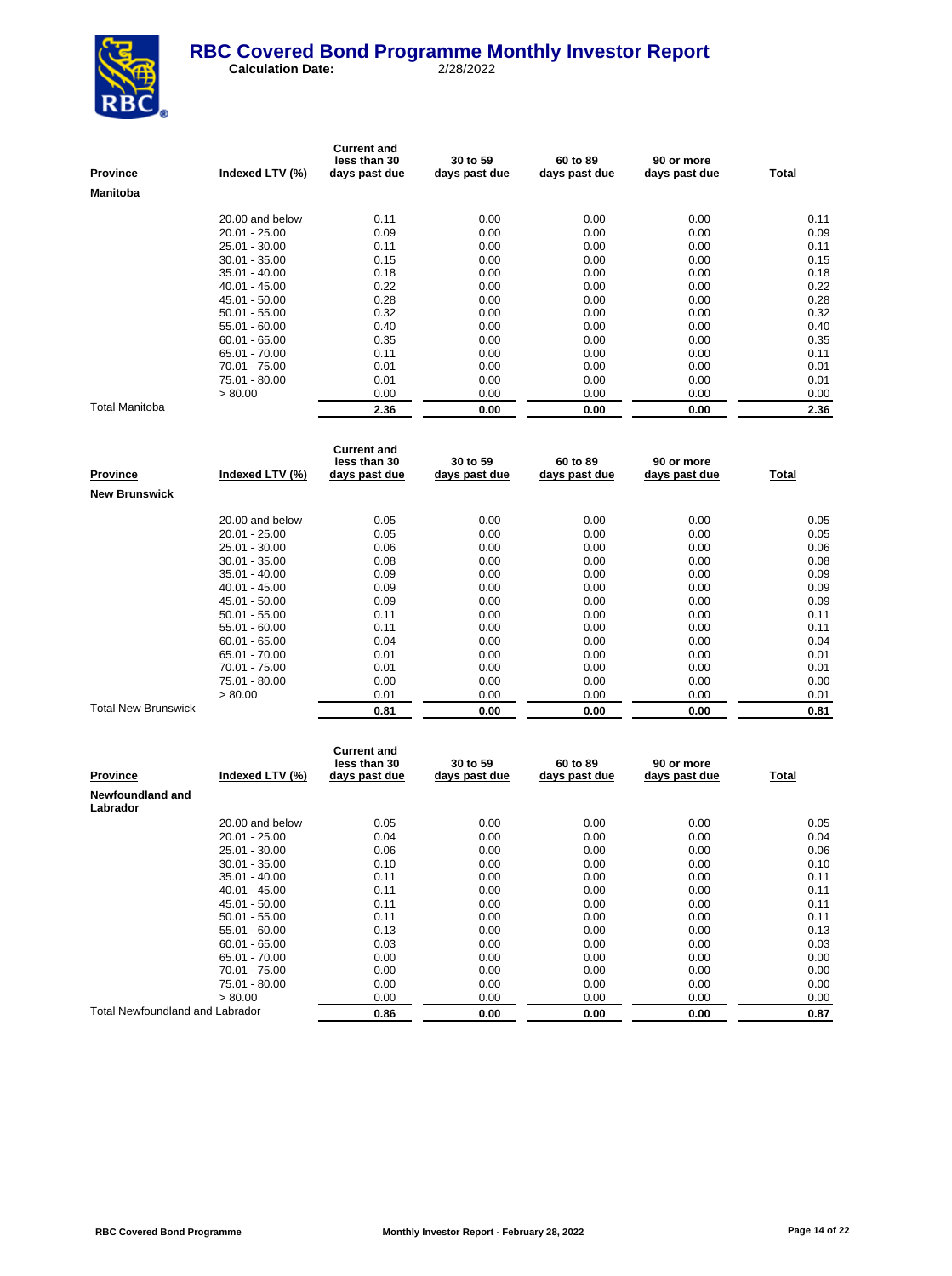

| <b>Province</b>                    | Indexed LTV (%) | <b>Current and</b><br>less than 30<br>days past due | 30 to 59<br>days past due | 60 to 89<br>days past due | 90 or more<br>days past due | Total |
|------------------------------------|-----------------|-----------------------------------------------------|---------------------------|---------------------------|-----------------------------|-------|
| <b>Northwest Territories</b>       |                 |                                                     |                           |                           |                             |       |
|                                    | 20.00 and below | 0.00                                                | 0.00                      | 0.00                      | 0.00                        | 0.00  |
|                                    | $20.01 - 25.00$ | 0.00                                                | 0.00                      | 0.00                      | 0.00                        | 0.00  |
|                                    | 25.01 - 30.00   | 0.00                                                | 0.00                      | 0.00                      | 0.00                        | 0.00  |
|                                    | $30.01 - 35.00$ | 0.00                                                | 0.00                      | 0.00                      | 0.00                        | 0.00  |
|                                    | $35.01 - 40.00$ | 0.00                                                | 0.00                      | 0.00                      | 0.00                        | 0.00  |
|                                    | $40.01 - 45.00$ | 0.00                                                | 0.00                      | 0.00                      | 0.00                        | 0.00  |
|                                    | 45.01 - 50.00   | 0.00                                                | 0.00                      | 0.00                      | 0.00                        | 0.00  |
|                                    | $50.01 - 55.00$ | 0.00                                                | 0.00                      | 0.00                      | 0.00                        | 0.00  |
|                                    | $55.01 - 60.00$ | 0.00                                                | 0.00                      | 0.00                      | 0.00                        | 0.00  |
|                                    | $60.01 - 65.00$ | 0.00                                                | 0.00                      | 0.00                      | 0.00                        | 0.00  |
|                                    | 65.01 - 70.00   | 0.00                                                | 0.00                      | 0.00                      | 0.00                        | 0.00  |
|                                    | 70.01 - 75.00   | 0.00                                                | 0.00                      | 0.00                      | 0.00                        | 0.00  |
|                                    | 75.01 - 80.00   | 0.00                                                | 0.00                      | 0.00                      | 0.00                        | 0.00  |
|                                    | > 80.00         | 0.00                                                | 0.00                      | 0.00                      | 0.00                        | 0.00  |
| <b>Total Northwest Territories</b> |                 | 0.00                                                | 0.00                      | 0.00                      | 0.00                        | 0.00  |

| Province           | Indexed LTV (%) | <b>Current and</b><br>less than 30<br>days past due | 30 to 59<br>days past due | 60 to 89<br>days past due | 90 or more<br>days past due | Total |
|--------------------|-----------------|-----------------------------------------------------|---------------------------|---------------------------|-----------------------------|-------|
| <b>Nova Scotia</b> |                 |                                                     |                           |                           |                             |       |
|                    | 20.00 and below | 0.11                                                | 0.00                      | 0.00                      | 0.00                        | 0.11  |
|                    | $20.01 - 25.00$ | 0.09                                                | 0.00                      | 0.00                      | 0.00                        | 0.09  |
|                    | $25.01 - 30.00$ | 0.13                                                | 0.00                      | 0.00                      | 0.00                        | 0.13  |
|                    | $30.01 - 35.00$ | 0.18                                                | 0.00                      | 0.00                      | 0.00                        | 0.18  |
|                    | $35.01 - 40.00$ | 0.23                                                | 0.00                      | 0.00                      | 0.00                        | 0.23  |
|                    | $40.01 - 45.00$ | 0.27                                                | 0.00                      | 0.00                      | 0.00                        | 0.27  |
|                    | 45.01 - 50.00   | 0.20                                                | 0.00                      | 0.00                      | 0.00                        | 0.20  |
|                    | $50.01 - 55.00$ | 0.12                                                | 0.00                      | 0.00                      | 0.00                        | 0.12  |
|                    | 55.01 - 60.00   | 0.09                                                | 0.00                      | 0.00                      | 0.00                        | 0.09  |
|                    | $60.01 - 65.00$ | 0.04                                                | 0.00                      | 0.00                      | 0.00                        | 0.04  |
|                    | 65.01 - 70.00   | 0.01                                                | 0.00                      | 0.00                      | 0.00                        | 0.01  |
|                    | 70.01 - 75.00   | 0.01                                                | 0.00                      | 0.00                      | 0.00                        | 0.01  |
|                    | 75.01 - 80.00   | 0.00                                                | 0.00                      | 0.00                      | 0.00                        | 0.00  |
|                    | > 80.00         | 0.00                                                | 0.00                      | 0.00                      | 0.00                        | 0.00  |
| Total Nova Scotia  |                 | 1.48                                                | 0.00                      | 0.00                      | 0.00                        | 1.49  |

| <b>Province</b> | Indexed LTV (%) | <b>Current and</b><br>less than 30<br>days past due | 30 to 59<br>days past due | 60 to 89<br>days past due | 90 or more<br>days past due | Total |
|-----------------|-----------------|-----------------------------------------------------|---------------------------|---------------------------|-----------------------------|-------|
| <b>Nunavut</b>  |                 |                                                     |                           |                           |                             |       |
|                 | 20.00 and below | 0.00                                                | 0.00                      | 0.00                      | 0.00                        | 0.00  |
|                 | $20.01 - 25.00$ | 0.00                                                | 0.00                      | 0.00                      | 0.00                        | 0.00  |
|                 | 25.01 - 30.00   | 0.00                                                | 0.00                      | 0.00                      | 0.00                        | 0.00  |
|                 | $30.01 - 35.00$ | 0.00                                                | 0.00                      | 0.00                      | 0.00                        | 0.00  |
|                 | $35.01 - 40.00$ | 0.00                                                | 0.00                      | 0.00                      | 0.00                        | 0.00  |
|                 | $40.01 - 45.00$ | 0.00                                                | 0.00                      | 0.00                      | 0.00                        | 0.00  |
|                 | 45.01 - 50.00   | 0.00                                                | 0.00                      | 0.00                      | 0.00                        | 0.00  |
|                 | $50.01 - 55.00$ | 0.00                                                | 0.00                      | 0.00                      | 0.00                        | 0.00  |
|                 | $55.01 - 60.00$ | 0.00                                                | 0.00                      | 0.00                      | 0.00                        | 0.00  |
|                 | $60.01 - 65.00$ | 0.00                                                | 0.00                      | 0.00                      | 0.00                        | 0.00  |
|                 | 65.01 - 70.00   | 0.00                                                | 0.00                      | 0.00                      | 0.00                        | 0.00  |
|                 | 70.01 - 75.00   | 0.00                                                | 0.00                      | 0.00                      | 0.00                        | 0.00  |
|                 | 75.01 - 80.00   | 0.00                                                | 0.00                      | 0.00                      | 0.00                        | 0.00  |
|                 | > 80.00         | 0.00                                                | 0.00                      | 0.00                      | 0.00                        | 0.00  |
| Total Nunavut   |                 | 0.00                                                | 0.00                      | 0.00                      | 0.00                        | 0.00  |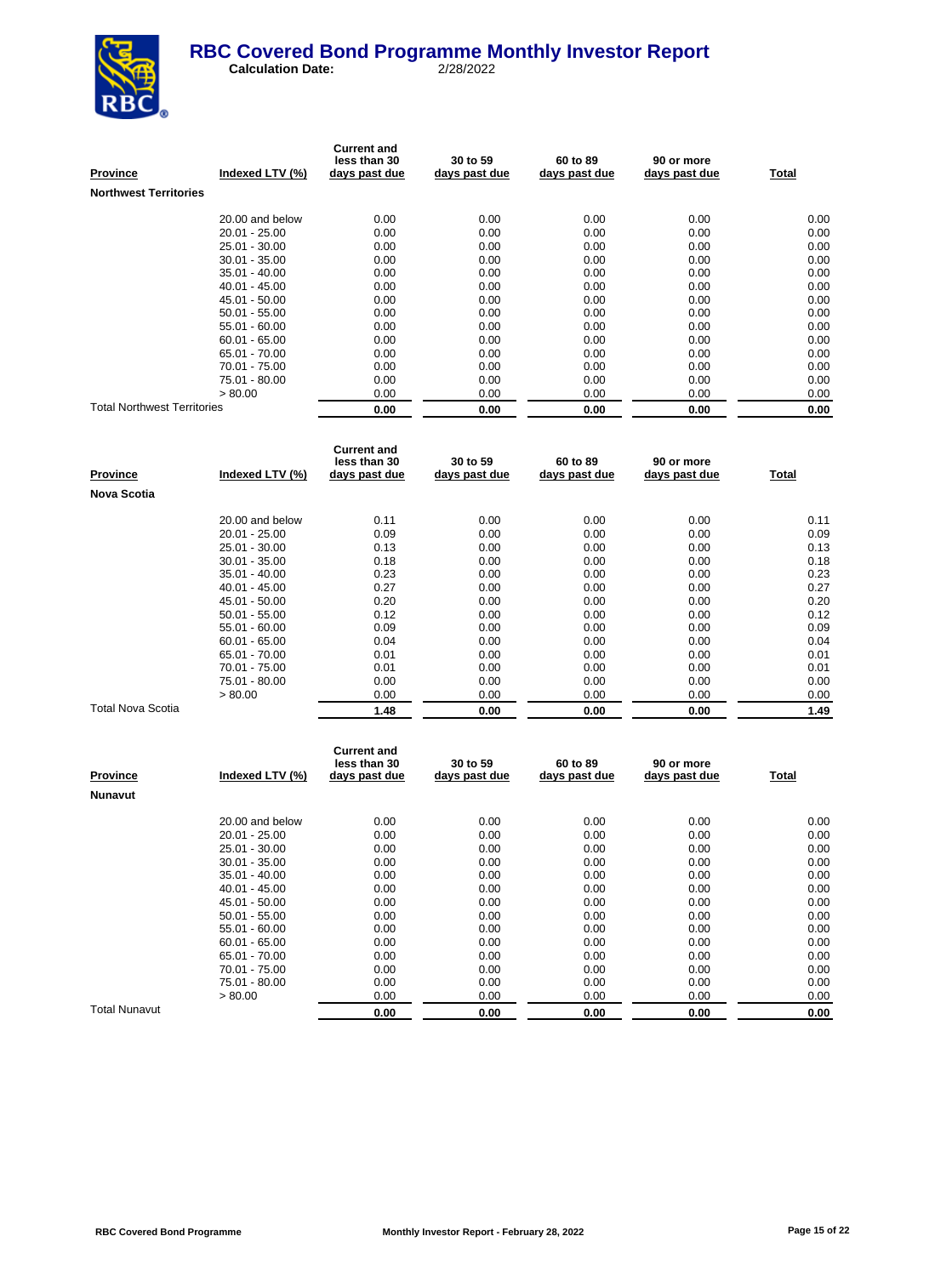

| Province      | Indexed LTV (%) | <b>Current and</b><br>less than 30<br>days past due | 30 to 59<br>days past due | 60 to 89<br>days past due | 90 or more<br>days past due | Total |
|---------------|-----------------|-----------------------------------------------------|---------------------------|---------------------------|-----------------------------|-------|
| Ontario       |                 |                                                     |                           |                           |                             |       |
|               | 20.00 and below | 4.50                                                | 0.00                      | 0.00                      | 0.00                        | 4.50  |
|               | $20.01 - 25.00$ | 3.35                                                | 0.00                      | 0.00                      | 0.00                        | 3.36  |
|               | 25.01 - 30.00   | 4.46                                                | 0.00                      | 0.00                      | 0.00                        | 4.46  |
|               | $30.01 - 35.00$ | 5.08                                                | 0.00                      | 0.00                      | 0.00                        | 5.08  |
|               | $35.01 - 40.00$ | 5.54                                                | 0.00                      | 0.00                      | 0.00                        | 5.55  |
|               | $40.01 - 45.00$ | 6.34                                                | 0.00                      | 0.00                      | 0.00                        | 6.34  |
|               | 45.01 - 50.00   | 6.30                                                | 0.00                      | 0.00                      | 0.00                        | 6.31  |
|               | $50.01 - 55.00$ | 6.41                                                | 0.00                      | 0.00                      | 0.00                        | 6.41  |
|               | $55.01 - 60.00$ | 6.50                                                | 0.00                      | 0.00                      | 0.00                        | 6.50  |
|               | $60.01 - 65.00$ | 1.32                                                | 0.00                      | 0.00                      | 0.00                        | 1.32  |
|               | 65.01 - 70.00   | 0.23                                                | 0.00                      | 0.00                      | 0.00                        | 0.23  |
|               | 70.01 - 75.00   | 0.10                                                | 0.00                      | 0.00                      | 0.00                        | 0.10  |
|               | 75.01 - 80.00   | 0.05                                                | 0.00                      | 0.00                      | 0.00                        | 0.05  |
|               | > 80.00         | 0.01                                                | 0.00                      | 0.00                      | 0.00                        | 0.01  |
| Total Ontario |                 | 50.18                                               | 0.02                      | 0.01                      | 0.02                        | 50.24 |

| Province                          | Indexed LTV (%) | <b>Current and</b><br>less than 30<br>days past due | 30 to 59<br>days past due | 60 to 89<br>days past due | 90 or more<br>days past due | Total |
|-----------------------------------|-----------------|-----------------------------------------------------|---------------------------|---------------------------|-----------------------------|-------|
| <b>Prince Edward Island</b>       |                 |                                                     |                           |                           |                             |       |
|                                   | 20.00 and below | 0.01                                                | 0.00                      | 0.00                      | 0.00                        | 0.01  |
|                                   | $20.01 - 25.00$ | 0.01                                                | 0.00                      | 0.00                      | 0.00                        | 0.01  |
|                                   | 25.01 - 30.00   | 0.01                                                | 0.00                      | 0.00                      | 0.00                        | 0.01  |
|                                   | $30.01 - 35.00$ | 0.02                                                | 0.00                      | 0.00                      | 0.00                        | 0.02  |
|                                   | $35.01 - 40.00$ | 0.02                                                | 0.00                      | 0.00                      | 0.00                        | 0.02  |
|                                   | $40.01 - 45.00$ | 0.02                                                | 0.00                      | 0.00                      | 0.00                        | 0.02  |
|                                   | 45.01 - 50.00   | 0.03                                                | 0.00                      | 0.00                      | 0.00                        | 0.03  |
|                                   | $50.01 - 55.00$ | 0.02                                                | 0.00                      | 0.00                      | 0.00                        | 0.02  |
|                                   | $55.01 - 60.00$ | 0.02                                                | 0.00                      | 0.00                      | 0.00                        | 0.02  |
|                                   | $60.01 - 65.00$ | 0.01                                                | 0.00                      | 0.00                      | 0.00                        | 0.01  |
|                                   | 65.01 - 70.00   | 0.00                                                | 0.00                      | 0.00                      | 0.00                        | 0.00  |
|                                   | 70.01 - 75.00   | 0.00                                                | 0.00                      | 0.00                      | 0.00                        | 0.00  |
|                                   | 75.01 - 80.00   | 0.00                                                | 0.00                      | 0.00                      | 0.00                        | 0.00  |
|                                   | > 80.00         | 0.00                                                | 0.00                      | 0.00                      | 0.00                        | 0.00  |
| <b>Total Prince Edward Island</b> |                 | 0.19                                                | 0.00                      | 0.00                      | 0.00                        | 0.19  |

| <b>Province</b>     | Indexed LTV (%) | <b>Current and</b><br>less than 30<br>days past due | 30 to 59<br>days past due | 60 to 89<br>days past due | 90 or more<br>days past due | Total |
|---------------------|-----------------|-----------------------------------------------------|---------------------------|---------------------------|-----------------------------|-------|
| Quebec              |                 |                                                     |                           |                           |                             |       |
|                     | 20.00 and below | 0.65                                                | 0.00                      | 0.00                      | 0.00                        | 0.65  |
|                     | 20.01 - 25.00   | 0.47                                                | 0.00                      | 0.00                      | 0.00                        | 0.47  |
|                     | 25.01 - 30.00   | 0.66                                                | 0.00                      | 0.00                      | 0.00                        | 0.66  |
|                     | $30.01 - 35.00$ | 0.92                                                | 0.00                      | 0.00                      | 0.00                        | 0.92  |
|                     | $35.01 - 40.00$ | 1.27                                                | 0.00                      | 0.00                      | 0.00                        | 1.27  |
|                     | $40.01 - 45.00$ | 1.57                                                | 0.00                      | 0.00                      | 0.00                        | 1.57  |
|                     | 45.01 - 50.00   | 1.62                                                | 0.00                      | 0.00                      | 0.00                        | 1.62  |
|                     | $50.01 - 55.00$ | 1.22                                                | 0.00                      | 0.00                      | 0.00                        | 1.23  |
|                     | $55.01 - 60.00$ | 0.80                                                | 0.00                      | 0.00                      | 0.00                        | 0.80  |
|                     | $60.01 - 65.00$ | 0.23                                                | 0.00                      | 0.00                      | 0.00                        | 0.23  |
|                     | 65.01 - 70.00   | 0.07                                                | 0.00                      | 0.00                      | 0.00                        | 0.07  |
|                     | 70.01 - 75.00   | 0.00                                                | 0.00                      | 0.00                      | 0.00                        | 0.00  |
|                     | 75.01 - 80.00   | 0.00                                                | 0.00                      | 0.00                      | 0.00                        | 0.00  |
|                     | > 80.00         | 0.01                                                | 0.00                      | 0.00                      | 0.00                        | 0.01  |
| <b>Total Quebec</b> |                 | 9.50                                                | 0.00                      | 0.00                      | 0.01                        | 9.51  |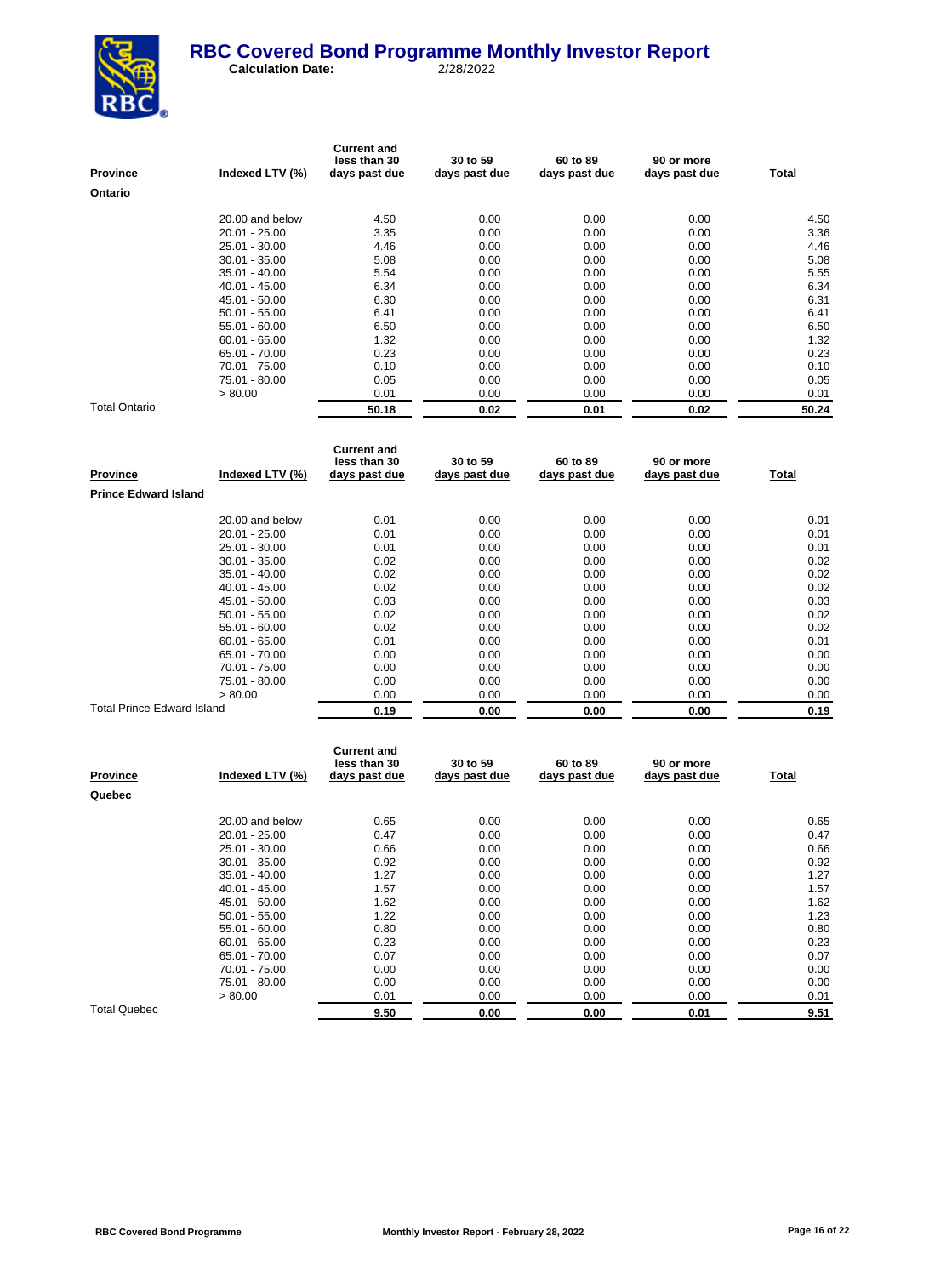

| Province           | Indexed LTV (%) | <b>Current and</b><br>less than 30<br>days past due | 30 to 59<br>days past due | 60 to 89<br>days past due | 90 or more<br>days past due | Total |
|--------------------|-----------------|-----------------------------------------------------|---------------------------|---------------------------|-----------------------------|-------|
| Saskatchewan       |                 |                                                     |                           |                           |                             |       |
|                    | 20.00 and below | 0.16                                                | 0.00                      | 0.00                      | 0.00                        | 0.16  |
|                    | $20.01 - 25.00$ | 0.13                                                | 0.00                      | 0.00                      | 0.00                        | 0.13  |
|                    | 25.01 - 30.00   | 0.18                                                | 0.00                      | 0.00                      | 0.00                        | 0.18  |
|                    | $30.01 - 35.00$ | 0.26                                                | 0.00                      | 0.00                      | 0.00                        | 0.26  |
|                    | $35.01 - 40.00$ | 0.29                                                | 0.00                      | 0.00                      | 0.00                        | 0.30  |
|                    | $40.01 - 45.00$ | 0.27                                                | 0.00                      | 0.00                      | 0.00                        | 0.28  |
|                    | 45.01 - 50.00   | 0.23                                                | 0.00                      | 0.00                      | 0.00                        | 0.23  |
|                    | $50.01 - 55.00$ | 0.21                                                | 0.00                      | 0.00                      | 0.00                        | 0.21  |
|                    | $55.01 - 60.00$ | 0.23                                                | 0.00                      | 0.00                      | 0.00                        | 0.23  |
|                    | $60.01 - 65.00$ | 0.08                                                | 0.00                      | 0.00                      | 0.00                        | 0.08  |
|                    | 65.01 - 70.00   | 0.00                                                | 0.00                      | 0.00                      | 0.00                        | 0.00  |
|                    | 70.01 - 75.00   | 0.00                                                | 0.00                      | 0.00                      | 0.00                        | 0.00  |
|                    | 75.01 - 80.00   | 0.00                                                | 0.00                      | 0.00                      | 0.00                        | 0.00  |
|                    | > 80.00         | 0.01                                                | 0.00                      | 0.00                      | 0.00                        | 0.01  |
| Total Saskatchewan |                 | 2.06                                                | 0.00                      | 0.00                      | 0.00                        | 2.07  |

| <b>Province</b>    | Indexed LTV (%) | <b>Current and</b><br>less than 30<br>days past due | 30 to 59<br>days past due | 60 to 89<br>days past due | 90 or more<br>days past due | Total  |
|--------------------|-----------------|-----------------------------------------------------|---------------------------|---------------------------|-----------------------------|--------|
| Yukon              |                 |                                                     |                           |                           |                             |        |
|                    | 20.00 and below | 0.00                                                | 0.00                      | 0.00                      | 0.00                        | 0.00   |
|                    | $20.01 - 25.00$ | 0.00                                                | 0.00                      | 0.00                      | 0.00                        | 0.00   |
|                    | $25.01 - 30.00$ | 0.00                                                | 0.00                      | 0.00                      | 0.00                        | 0.00   |
|                    | $30.01 - 35.00$ | 0.00                                                | 0.00                      | 0.00                      | 0.00                        | 0.00   |
|                    | $35.01 - 40.00$ | 0.00                                                | 0.00                      | 0.00                      | 0.00                        | 0.00   |
|                    | $40.01 - 45.00$ | 0.00                                                | 0.00                      | 0.00                      | 0.00                        | 0.00   |
|                    | 45.01 - 50.00   | 0.00                                                | 0.00                      | 0.00                      | 0.00                        | 0.00   |
|                    | $50.01 - 55.00$ | 0.00                                                | 0.00                      | 0.00                      | 0.00                        | 0.00   |
|                    | $55.01 - 60.00$ | 0.00                                                | 0.00                      | 0.00                      | 0.00                        | 0.00   |
|                    | $60.01 - 65.00$ | 0.00                                                | 0.00                      | 0.00                      | 0.00                        | 0.00   |
|                    | 65.01 - 70.00   | 0.00                                                | 0.00                      | 0.00                      | 0.00                        | 0.00   |
|                    | 70.01 - 75.00   | 0.00                                                | 0.00                      | 0.00                      | 0.00                        | 0.00   |
|                    | 75.01 - 80.00   | 0.00                                                | 0.00                      | 0.00                      | 0.00                        | 0.00   |
|                    | > 80.00         | 0.00                                                | 0.00                      | 0.00                      | 0.00                        | 0.00   |
| <b>Total Yukon</b> |                 | 0.01                                                | 0.00                      | 0.00                      | 0.00                        | 0.01   |
| <b>Grand Total</b> |                 | 99.85                                               | 0.05                      | 0.02                      | 0.07                        | 100.00 |

|  | <b>Cover Pool Indexed LTV - Drawn by Credit Bureau Score (continued)</b> |
|--|--------------------------------------------------------------------------|

| <u>Indexed LTV (%)</u> | <b>Credit Bureau Score</b> | <b>Principal Balance</b> | Percentage |
|------------------------|----------------------------|--------------------------|------------|
| 20.00 and below        |                            |                          |            |
|                        | Score Unavailable          | \$32,054,340             | 0.04       |
|                        | 499 and below              | \$1,673,250              | 0.00       |
|                        | $500 - 539$                | \$6,920,063              | 0.01       |
|                        | 540 - 559                  | \$6,278,710              | 0.01       |
|                        | 560 - 579                  | \$5,260,425              | 0.01       |
|                        | 580 - 599                  | \$9,199,078              | 0.01       |
|                        | $600 - 619$                | \$14,724,739             | 0.02       |
|                        | $620 - 639$                | \$23,234,749             | 0.03       |
|                        | 640 - 659                  | \$40,206,956             | 0.05       |
|                        | 660 - 679                  | \$67,142,158             | 0.09       |
|                        | 680 - 699                  | \$104,394,905            | 0.14       |
|                        | 700 - 719                  | \$151,633,901            | 0.20       |
|                        | 720 - 739                  | \$195,053,359            | 0.26       |
|                        | 740 - 759                  | \$225,535,351            | 0.30       |
|                        | 760 - 779                  | \$269,205,124            | 0.36       |
|                        | 780 - 799                  | \$389,889,499            | 0.53       |
|                        | 800 and above              | \$4,752,976,837          | 6.42       |
| <b>Total</b>           |                            | \$6,295,383,445          | 8.51       |
| Indexed LTV (%)        | <b>Credit Bureau Score</b> | <b>Principal Balance</b> | Percentage |
| 20.01 - 25.00          |                            |                          |            |
|                        | Score Unavailable          | \$17,381,806             | 0.02       |
|                        | 499 and below              | \$2,848,153              | 0.00       |
|                        | $500 - 539$                | \$5,492,174              | 0.01       |
|                        | $540 - 559$                | \$5,425,573              | 0.01       |
|                        | 560 - 579                  | \$10,232,832             | 0.01       |
|                        | 580 - 599                  | \$9,551,229              | 0.01       |
|                        | $600 - 619$                | \$14,329,899             | 0.02       |
|                        | 620 - 639                  | \$29,961,126             | 0.04       |
|                        | 640 - 659                  | \$44,598,836             | 0.06       |
|                        |                            |                          |            |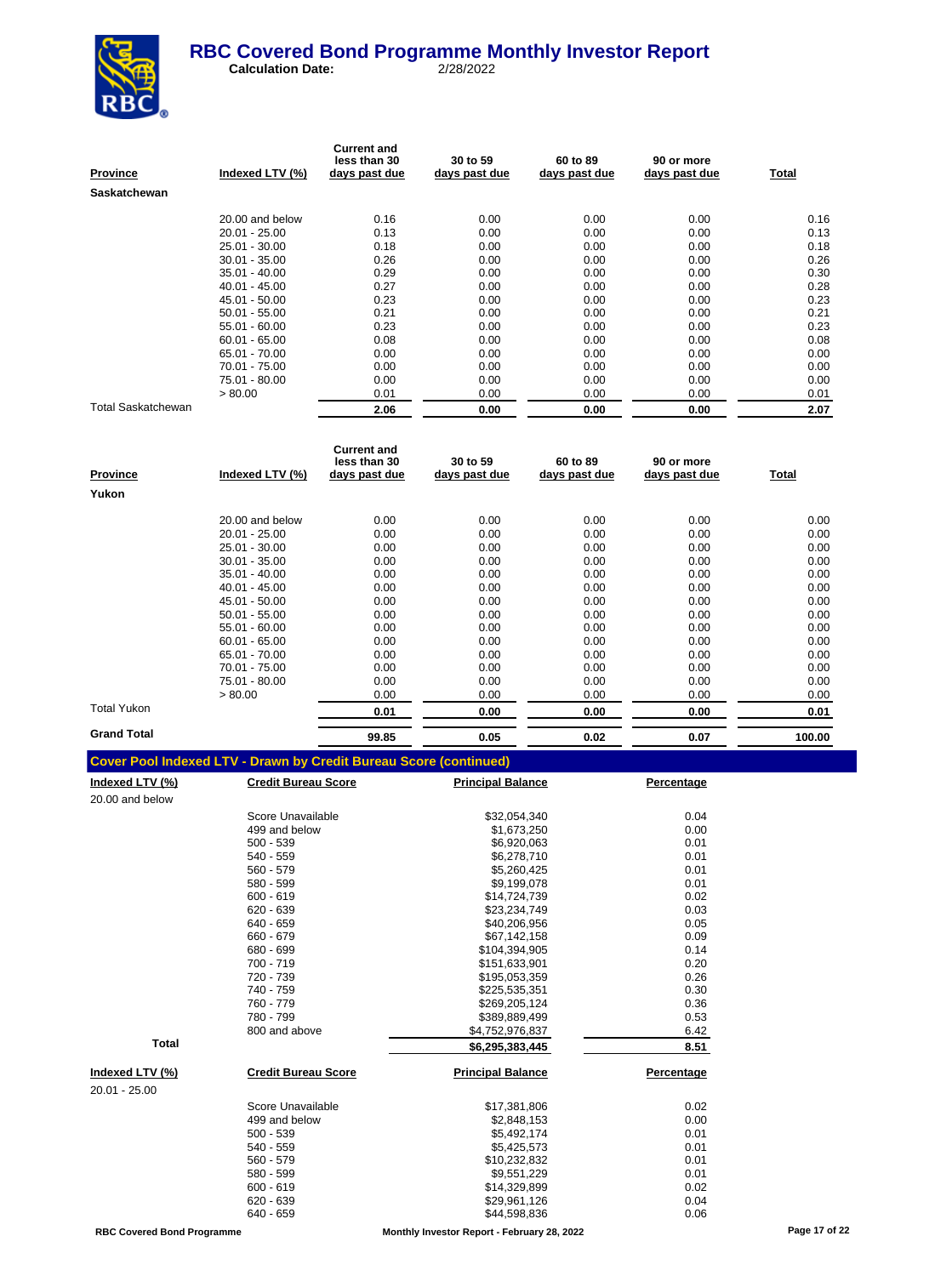

| $\mathbf{NDC}_{\odot}$ |                              |                                |                   |
|------------------------|------------------------------|--------------------------------|-------------------|
|                        | 660 - 679                    | \$62,165,887                   | 0.08              |
|                        | 680 - 699                    | \$95,898,053                   | 0.13              |
|                        | 700 - 719<br>720 - 739       | \$154,118,937<br>\$174,784,581 | 0.21<br>0.24      |
|                        | 740 - 759                    | \$209,694,183                  | 0.28              |
|                        | 760 - 779                    | \$252,015,406                  | 0.34              |
|                        | 780 - 799                    | \$337,144,082                  | 0.46              |
| <b>Total</b>           | 800 and above                | \$3,186,849,053                | 4.31              |
|                        |                              | <u>\$4,612,491,810</u>         | 6.23              |
| <u>Indexed LTV (%)</u> | <b>Credit Bureau Score</b>   | <b>Principal Balance</b>       | <b>Percentage</b> |
| 25.01 - 30.00          |                              |                                |                   |
|                        | Score Unavailable            | \$21,105,915                   | 0.03              |
|                        | 499 and below<br>$500 - 539$ | \$4,845,731                    | 0.01<br>0.01      |
|                        | 540 - 559                    | \$7,975,403<br>\$7,799,081     | 0.01              |
|                        | 560 - 579                    | \$9,394,767                    | 0.01              |
|                        | 580 - 599                    | \$14,890,123                   | 0.02              |
|                        | $600 - 619$                  | \$25,048,431                   | 0.03              |
|                        | 620 - 639<br>640 - 659       | \$43,940,728<br>\$68,664,021   | 0.06<br>0.09      |
|                        | 660 - 679                    | \$107,828,528                  | 0.15              |
|                        | 680 - 699                    | \$157,664,584                  | 0.21              |
|                        | 700 - 719                    | \$224,107,478                  | 0.30              |
|                        | 720 - 739                    | \$263,468,815                  | 0.36              |
|                        | 740 - 759<br>760 - 779       | \$322,089,216<br>\$379,444,217 | 0.44<br>0.51      |
|                        | 780 - 799                    | \$466,673,545                  | 0.63              |
|                        | 800 and above                | \$4,049,595,245                | 5.47              |
| Total                  |                              | <u>\$6,174,535,829</u>         | 8.34              |
| <u>Indexed LTV (%)</u> | <b>Credit Bureau Score</b>   | <b>Principal Balance</b>       | Percentage        |
| $30.01 - 35.00$        |                              |                                |                   |
|                        | Score Unavailable            | \$14,077,112                   | 0.02              |
|                        | 499 and below                | \$4,882,806                    | 0.01              |
|                        | $500 - 539$                  | \$17,191,896                   | 0.02              |
|                        | 540 - 559<br>560 - 579       | \$10,489,800<br>\$16,789,802   | 0.01<br>0.02      |
|                        | 580 - 599                    | \$21,642,400                   | 0.03              |
|                        | $600 - 619$                  | \$38,357,028                   | 0.05              |
|                        | $620 - 639$                  | \$63,123,744                   | 0.09              |
|                        | 640 - 659<br>660 - 679       | \$103,575,823                  | 0.14<br>0.22      |
|                        | 680 - 699                    | \$159,515,581<br>\$220,809,149 | 0.30              |
|                        | 700 - 719                    | \$299,274,049                  | 0.40              |
|                        | 720 - 739                    | \$376,805,419                  | 0.51              |
|                        | 740 - 759                    | \$399,234,042                  | 0.54              |
|                        | 760 - 779<br>780 - 799       | \$492,091,322<br>\$564,895,393 | 0.67<br>0.76      |
|                        | 800 and above                | \$4,438,509,226                | 6.00              |
| <b>Total</b>           |                              | \$7,241,264,591                | 9.79              |
| Indexed LTV (%)        | <b>Credit Bureau Score</b>   | <b>Principal Balance</b>       | Percentage        |
| $35.01 - 40.00$        |                              |                                |                   |
|                        | Score Unavailable            | \$13,730,142                   | 0.02              |
|                        | 499 and below                | \$6,321,486                    | 0.01              |
|                        | $500 - 539$<br>540 - 559     | \$12,773,774<br>\$13,152,702   | 0.02<br>0.02      |
|                        | 560 - 579                    | \$17,598,912                   | 0.02              |
|                        | 580 - 599                    | \$33,488,502                   | 0.05              |
|                        | $600 - 619$                  | \$47,016,141                   | 0.06              |
|                        | 620 - 639<br>640 - 659       | \$74,001,079<br>\$123,030,353  | 0.10<br>0.17      |
|                        | 660 - 679                    | \$165,015,227                  | 0.22              |
|                        | 680 - 699                    | \$278,682,517                  | 0.38              |
|                        | 700 - 719                    | \$343,736,296                  | 0.46              |
|                        | 720 - 739                    | \$413,589,358                  | 0.56              |
|                        | 740 - 759<br>760 - 779       | \$504,045,708<br>\$606,616,238 | 0.68<br>0.82      |
|                        | 780 - 799                    | \$665,583,332                  | 0.90              |
|                        | 800 and above                | \$4,553,910,185                | 6.15              |
| Total                  |                              | \$7,872,291,952                | 10.64             |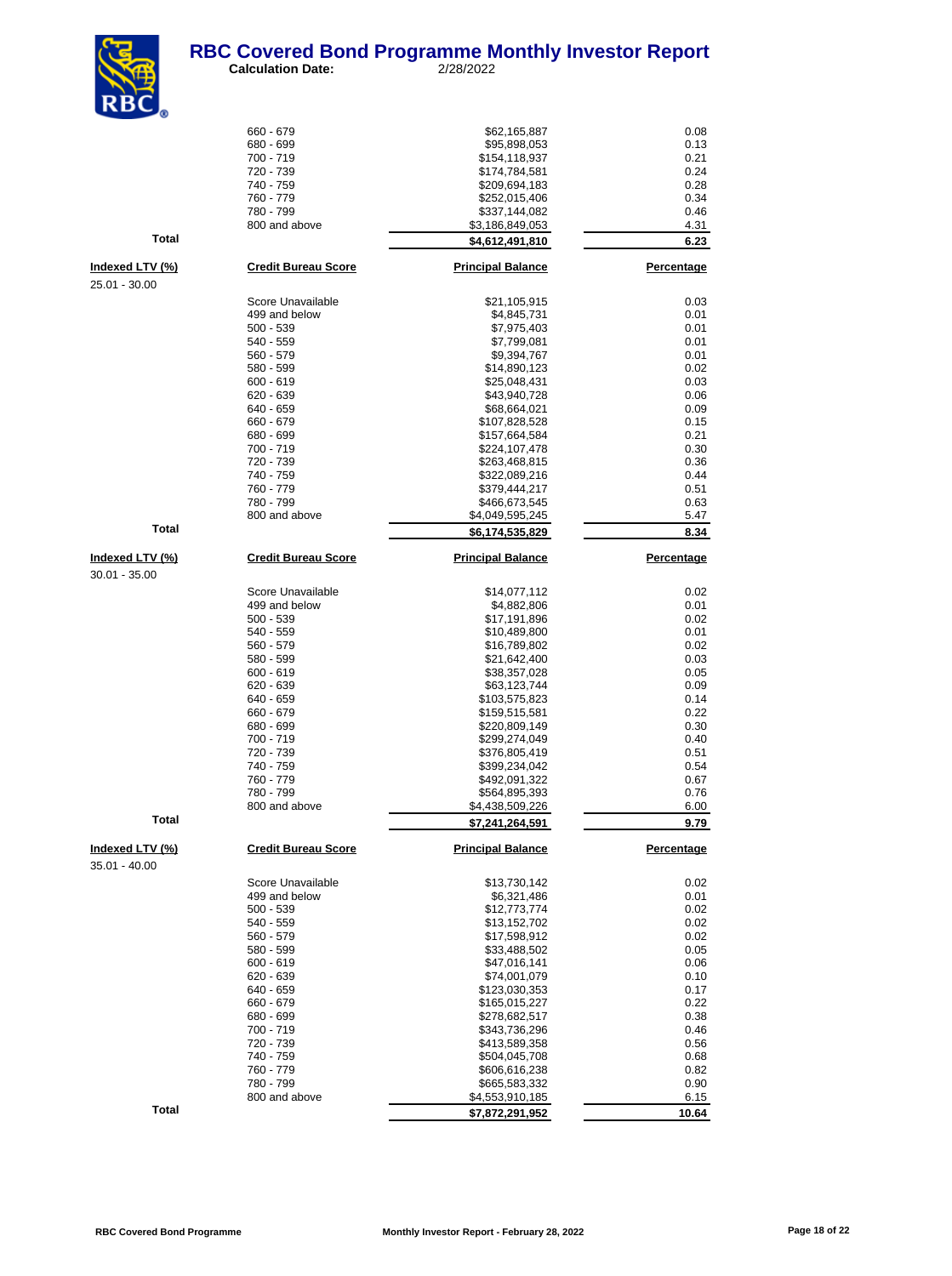#### **RBC Covered Bond Programme Monthly Investor Report**<br>
Calculation Date: 2/28/2022 **Calculation Date:**



40.01 - 45.00

| 40.01 - 45.00   |                            |                          |            |
|-----------------|----------------------------|--------------------------|------------|
|                 | Score Unavailable          | \$11,901,886             | 0.02       |
|                 | 499 and below              | \$5,204,649              | 0.01       |
|                 | $500 - 539$                | \$19,871,465             | 0.03       |
|                 | 540 - 559                  | \$16,684,677             | 0.02       |
|                 | 560 - 579                  | \$17,518,702             | 0.02       |
|                 | 580 - 599                  | \$30,220,946             | 0.04       |
|                 | $600 - 619$                | \$44,075,156             | 0.06       |
|                 | $620 - 639$                | \$77,727,996             | 0.11       |
|                 | 640 - 659                  | \$140,116,149            | 0.19       |
|                 | 660 - 679                  | \$199,519,415            | 0.27       |
|                 | 680 - 699                  | \$343,449,297            | 0.46       |
|                 | 700 - 719                  | \$424,975,131            | 0.57       |
|                 | 720 - 739                  | \$497,351,334            | 0.67       |
|                 | 740 - 759                  | \$616,670,064            | 0.83       |
|                 | 760 - 779                  | \$675,748,888            | 0.91       |
|                 | 780 - 799                  | \$869,247,319            | 1.17       |
|                 | 800 and above              | \$4,839,283,640          | 6.54       |
| <b>Total</b>    |                            | \$8,829,566,714          | 11.93      |
| Indexed LTV (%) | <b>Credit Bureau Score</b> | <b>Principal Balance</b> | Percentage |
| 45.01 - 50.00   |                            |                          |            |
|                 | Score Unavailable          | \$11,721,155             | 0.02       |
|                 | 499 and below              | \$7,512,861              | 0.01       |
|                 | $500 - 539$                | \$16,737,485             | 0.02       |
|                 | 540 - 559                  | \$14,373,089             | 0.02       |
|                 | 560 - 579                  | \$20,289,372             | 0.03       |
|                 | 580 - 599                  | \$19,577,948             | 0.03       |
|                 | $600 - 619$                | \$48,743,139             | 0.07       |
|                 | $620 - 639$                | \$87,601,743             | 0.12       |
|                 | 640 - 659                  | \$139,380,552            | 0.19       |
|                 | 660 - 679                  | \$210,688,243            | 0.28       |
|                 | 680 - 699                  | \$344,399,064            | 0.47       |
|                 | 700 - 719                  | \$459,460,966            | 0.62       |
|                 | 720 - 739                  | \$564,879,992            | 0.76       |
|                 | 740 - 759                  | \$613,974,854            | 0.83       |
|                 | 760 - 779                  | \$712,543,811            | 0.96       |
|                 | 780 - 799                  | \$822,789,482            | 1.11       |
|                 | 800 and above              | \$4,745,024,851          | 6.41       |
| <b>Total</b>    |                            | \$8,839,698,608          | 11.95      |
| Indexed LTV (%) | <b>Credit Bureau Score</b> | <b>Principal Balance</b> | Percentage |
| $50.01 - 55.00$ |                            |                          |            |
|                 | Score Unavailable          | \$9,668,593              | 0.01       |
|                 | 499 and below              | \$7,410,432              | 0.01       |
|                 | $500 - 539$                | \$16,305,655             | 0.02       |
|                 | 540 - 559                  | \$15,647,789             | 0.02       |
|                 | 560 - 579                  | \$19,167,139             | 0.03       |
|                 | 580 - 599                  | \$39,120,910             | 0.05       |
|                 | $600 - 619$                | \$43,252,616             | 0.06       |
|                 | 620 - 639                  | \$97,829,502             | 0.13       |
|                 | 640 - 659                  | \$164,208,669            | 0.22       |
|                 | 660 - 679                  | \$248,181,266            | 0.34       |
|                 | 680 - 699                  | \$338,955,354            | 0.46       |
|                 | 700 - 719                  | \$436,373,910            | 0.59       |
|                 | 720 - 739                  | \$543,334,009            | 0.73       |
|                 | 740 - 759                  | \$591,568,369            | 0.80       |
|                 | 760 - 779                  | \$661,300,815            | 0.89       |
|                 | 780 - 799                  | \$827,163,921            | 1.12       |
|                 | 800 and above              | \$4,732,158,343          | 6.39       |

**Total 11.88**<br> **11.88**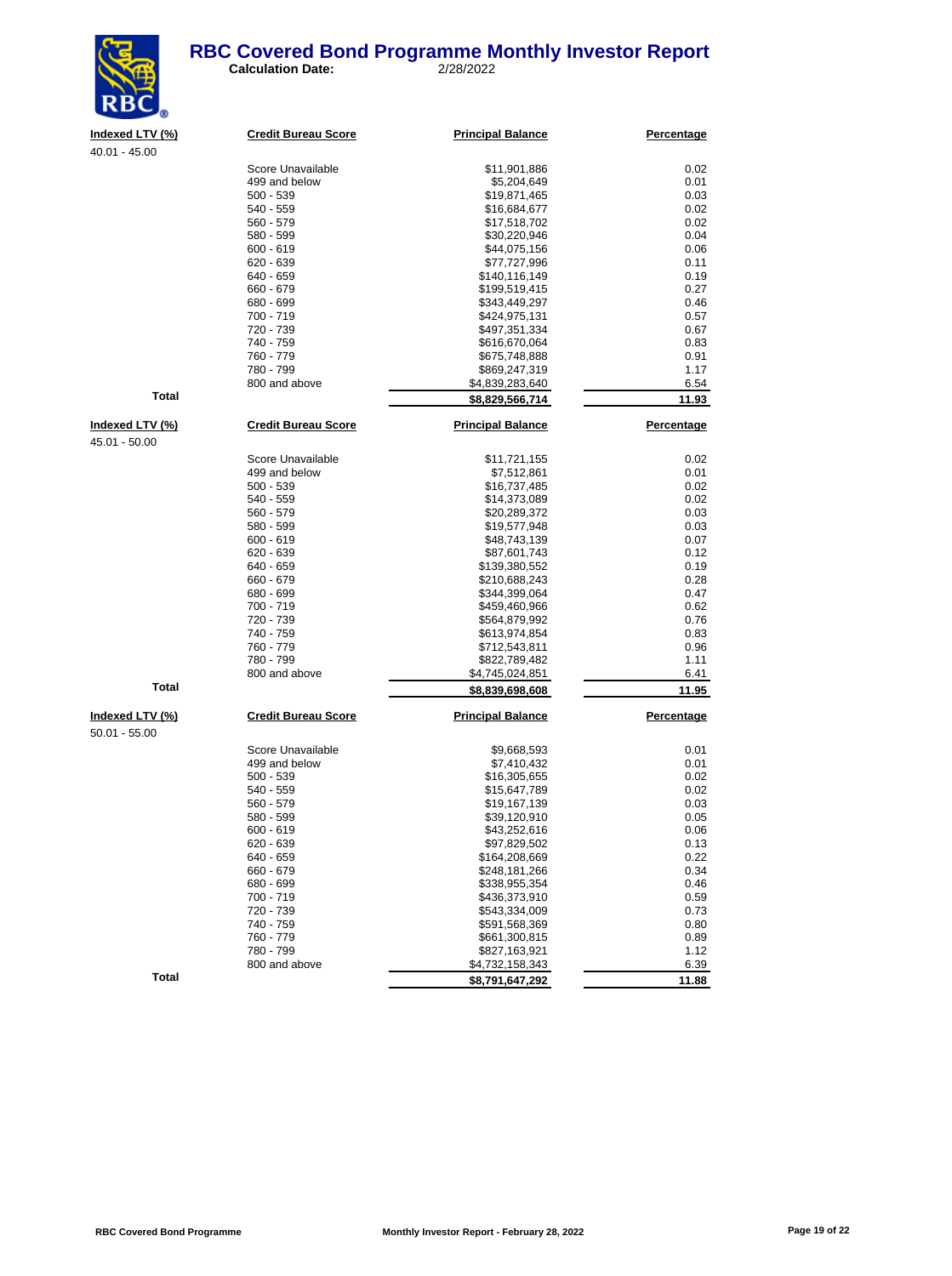#### **RBC Covered Bond Programme Monthly Investor Report**<br>
Calculation Date: 2/28/2022 **Calculation Date:**



| <u>Indexed LTV (%)</u>           | <b>Credit Bureau Score</b> | <b>Principal Balance</b>       | Percentage        |
|----------------------------------|----------------------------|--------------------------------|-------------------|
| 55.01 - 60.00                    |                            |                                |                   |
|                                  | Score Unavailable          | \$8,110,641                    | 0.01              |
|                                  | 499 and below              |                                | 0.01              |
|                                  |                            | \$7,743,481                    |                   |
|                                  | $500 - 539$                | \$15,300,268                   | 0.02              |
|                                  | 540 - 559                  | \$16,413,696                   | 0.02              |
|                                  | 560 - 579                  | \$24,065,296                   | 0.03              |
|                                  | 580 - 599                  | \$33,466,517                   | 0.05              |
|                                  | $600 - 619$                | \$71,769,863                   | 0.10              |
|                                  | 620 - 639                  | \$118,772,909                  | 0.16              |
|                                  | 640 - 659                  | \$178,419,424                  | 0.24              |
|                                  | 660 - 679                  | \$272,193,427                  | 0.37              |
|                                  | 680 - 699                  | \$359,186,596                  | 0.49              |
|                                  | 700 - 719                  | \$500,344,199                  | 0.68              |
|                                  | 720 - 739                  | \$568,057,577                  | 0.77              |
|                                  | 740 - 759                  | \$618,511,351                  | 0.84              |
|                                  | 760 - 779                  | \$729,719,650                  | 0.99              |
|                                  | 780 - 799                  | \$822,397,043                  | 1.11              |
|                                  | 800 and above              | \$4,247,675,714                | 5.74              |
| <b>Total</b>                     |                            | \$8,592,147,651                | 11.61             |
| Indexed LTV (%)                  | <b>Credit Bureau Score</b> | <b>Principal Balance</b>       | Percentage        |
| $60.01 - 65.00$                  |                            |                                |                   |
|                                  | Score Unavailable          | \$2,507,982                    | 0.00              |
|                                  | 499 and below              | \$2,941,510                    | 0.00              |
|                                  | $500 - 539$                | \$6,068,958                    | 0.01              |
|                                  | 540 - 559                  | \$7,479,350                    | 0.01              |
|                                  | 560 - 579                  | \$9,733,064                    | 0.01              |
|                                  | 580 - 599                  | \$17,237,655                   | 0.02              |
|                                  | $600 - 619$                | \$31,631,977                   | 0.04              |
|                                  | 620 - 639                  | \$62,436,635                   | 0.08              |
|                                  | 640 - 659                  | \$85,179,167                   | 0.12              |
|                                  | 660 - 679                  | \$132,986,520                  | 0.18              |
|                                  | 680 - 699                  | \$184,421,929                  | 0.25              |
|                                  | 700 - 719                  | \$228,786,595                  | 0.31              |
|                                  | 720 - 739                  | \$275,535,124                  | 0.37              |
|                                  | 740 - 759                  | \$300,319,504                  | 0.41              |
|                                  | 760 - 779                  | \$325,066,985                  | 0.44              |
|                                  | 780 - 799                  | \$341,823,498                  | 0.46              |
|                                  | 800 and above              | \$1,687,334,054                | 2.28              |
| <b>Total</b>                     |                            | \$3,701,490,509                | 5.00              |
|                                  |                            |                                |                   |
| Indexed LTV (%)<br>65.01 - 70.00 | <b>Credit Bureau Score</b> | <b>Principal Balance</b>       | <b>Percentage</b> |
|                                  | Score Unavailable          | \$2,228,025                    | 0.00              |
|                                  | 499 and below              | \$2,003,891                    | 0.00              |
|                                  | $500 - 539$                | \$5,416,600                    | 0.01              |
|                                  | 540 - 559                  | \$1,168,865                    | 0.00              |
|                                  | 560 - 579                  | \$5,104,842                    | 0.01              |
|                                  | 580 - 599                  | \$7,421,150                    | 0.01              |
|                                  | $600 - 619$                | \$10,477,512                   | 0.01              |
|                                  | 620 - 639                  | \$24,613,591                   | 0.03              |
|                                  | 640 - 659                  | \$35,752,420                   | 0.05              |
|                                  | 660 - 679                  | \$60,282,355                   | 0.08              |
|                                  | 680 - 699                  | \$90,315,018                   | 0.12              |
|                                  |                            |                                |                   |
|                                  | 700 - 719<br>720 - 739     | \$102,336,017<br>\$130,179,464 | 0.14<br>0.18      |
|                                  |                            |                                |                   |
|                                  | 740 - 759                  | \$124,513,139                  | 0.17              |
|                                  | 760 - 779                  | \$134,056,922                  | 0.18              |
|                                  | 780 - 799                  | \$145,766,243                  | 0.20              |
| <b>Total</b>                     | 800 and above              | \$814,216,746                  | 1.10              |
|                                  |                            | \$1,695,852,798                | 2.29              |
| Indexed LTV (%)<br>70.01 - 75.00 | <b>Credit Bureau Score</b> | <b>Principal Balance</b>       | <b>Percentage</b> |
|                                  | Score Unavailable          | \$1,010,743                    | 0.00              |
|                                  | 499 and below              | \$649,397                      | 0.00              |
|                                  | $500 - 539$                | \$1,437,047                    | 0.00              |
|                                  | 540 - 559                  | \$3,331,540                    | 0.00              |
|                                  | 560 - 579                  | \$5,908,350                    | 0.01              |
|                                  | 580 - 599                  | \$3,651,725                    | 0.00              |
|                                  | $600 - 619$                | \$8,027,415                    | 0.01              |
|                                  | 620 - 639                  | \$11,753,411                   | 0.02              |
|                                  | 640 - 659                  | \$21,206,750                   | 0.03              |
|                                  | 660 - 679                  | \$37,367,462                   | 0.05              |
|                                  | 680 - 699                  | \$51,050,596                   | 0.07              |
|                                  |                            |                                |                   |

700 - 719 \$71,831,877 0.10 720 - 739 \$80,944,487 0.11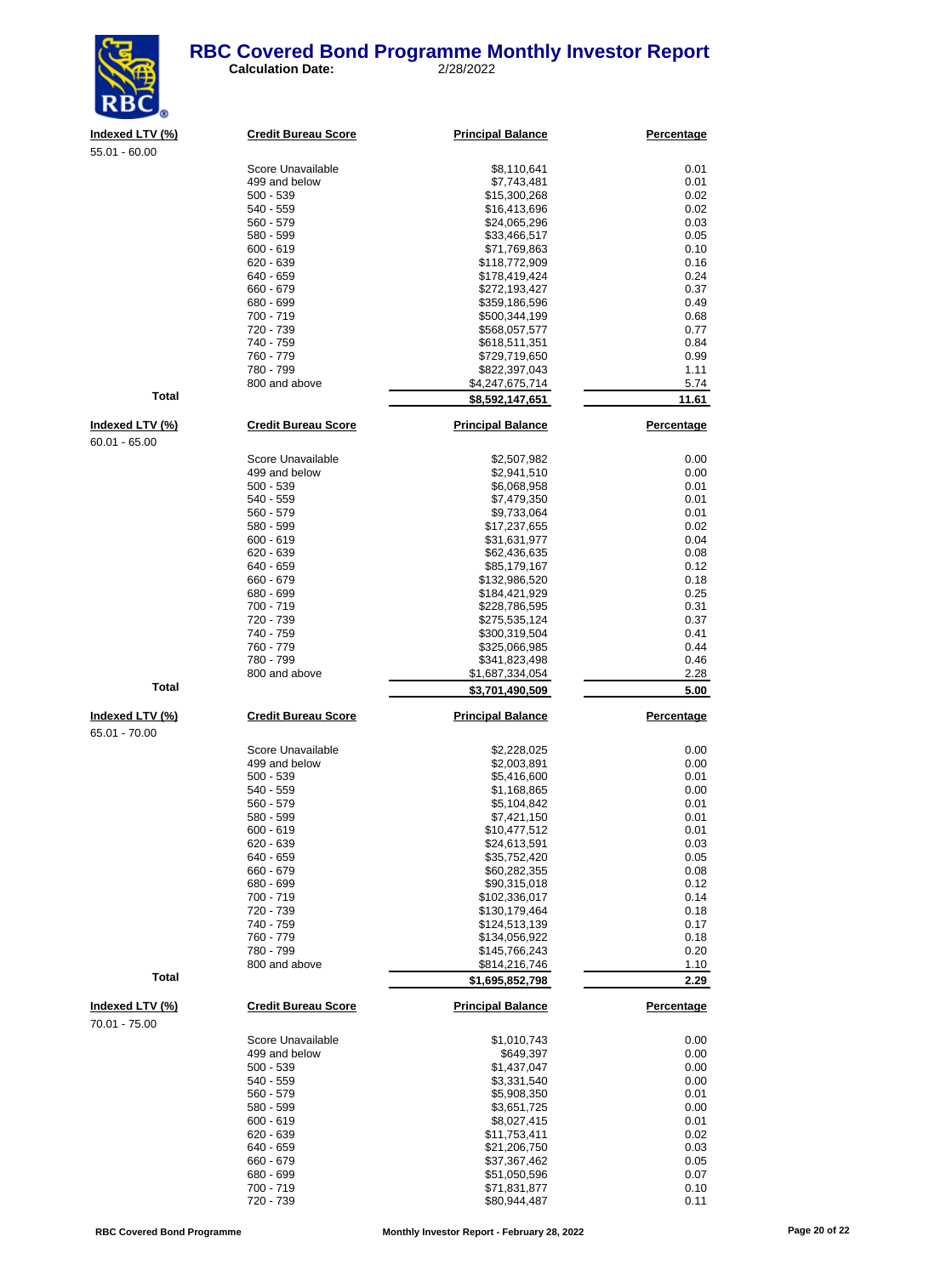

|                    | 740 - 759                  | \$87,414,686             | 0.12       |
|--------------------|----------------------------|--------------------------|------------|
|                    | 760 - 779                  | \$79,210,613             | 0.11       |
|                    | 780 - 799                  | \$81,564,786             | 0.11       |
|                    | 800 and above              | \$388,811,126            | 0.53       |
| <b>Total</b>       |                            | \$935,172,012            | 1.26       |
| Indexed LTV (%)    | <b>Credit Bureau Score</b> | <b>Principal Balance</b> | Percentage |
| 75.01 - 80.00      |                            |                          |            |
|                    | Score Unavailable          | \$305,831                | 0.00       |
|                    | 499 and below              | \$0                      | 0.00       |
|                    | $500 - 539$                | \$0                      | 0.00       |
|                    | 540 - 559                  | \$850,097                | 0.00       |
|                    | 560 - 579                  | \$1,435,004              | 0.00       |
|                    | 580 - 599                  | \$1,610,973              | 0.00       |
|                    | $600 - 619$                | \$4,730,512              | 0.01       |
|                    | $620 - 639$                | \$7,178,898              | 0.01       |
|                    | 640 - 659                  | \$11,709,730             | 0.02       |
|                    | 660 - 679                  | \$22,288,122             | 0.03       |
|                    | 680 - 699                  | \$28,917,083             | 0.04       |
|                    | 700 - 719                  | \$38,486,144             | 0.05       |
|                    | 720 - 739                  | \$40,126,112             | 0.05       |
|                    | 740 - 759                  | \$35,507,449             | 0.05       |
|                    | 760 - 779                  | \$35,101,579             | 0.05       |
|                    | 780 - 799                  | \$30,556,007             | 0.04       |
|                    | 800 and above              | \$108,145,074            | 0.15       |
| <b>Total</b>       |                            | \$366,948,613            | 0.50       |
| Indexed LTV (%)    | <b>Credit Bureau Score</b> | <b>Principal Balance</b> | Percentage |
| > 80.00            |                            |                          |            |
|                    | Score Unavailable          | \$0                      | 0.00       |
|                    | 499 and below              | \$0                      | 0.00       |
|                    | $500 - 539$                | \$69,331                 | 0.00       |
|                    | 540 - 559                  | \$57,324                 | 0.00       |
|                    | $560 - 579$                | \$0                      | 0.00       |
|                    | 580 - 599                  | \$85,660                 | 0.00       |
|                    | $600 - 619$                | \$558,895                | 0.00       |
|                    | $620 - 639$                | \$351,401                | 0.00       |
|                    | 640 - 659                  | \$571,041                | 0.00       |
|                    | 660 - 679                  | \$944,228                | 0.00       |
|                    | 680 - 699                  | \$1,710,158              | 0.00       |
|                    | 700 - 719                  | \$593,763                | 0.00       |
|                    | 720 - 739                  | \$3,138,222              | 0.00       |
|                    | 740 - 759                  | \$5,028,167              | 0.01       |
|                    | 760 - 779                  | \$2,742,137              | 0.00       |
|                    | 780 - 799                  | \$2,474,614              | 0.00       |
|                    | 800 and above              | \$31,621,176             | 0.04       |
| <b>Total</b>       |                            | \$49,946,118             | 0.07       |
| <b>Grand Total</b> |                            |                          |            |
|                    |                            | \$73,998,437,943         | 100.00     |